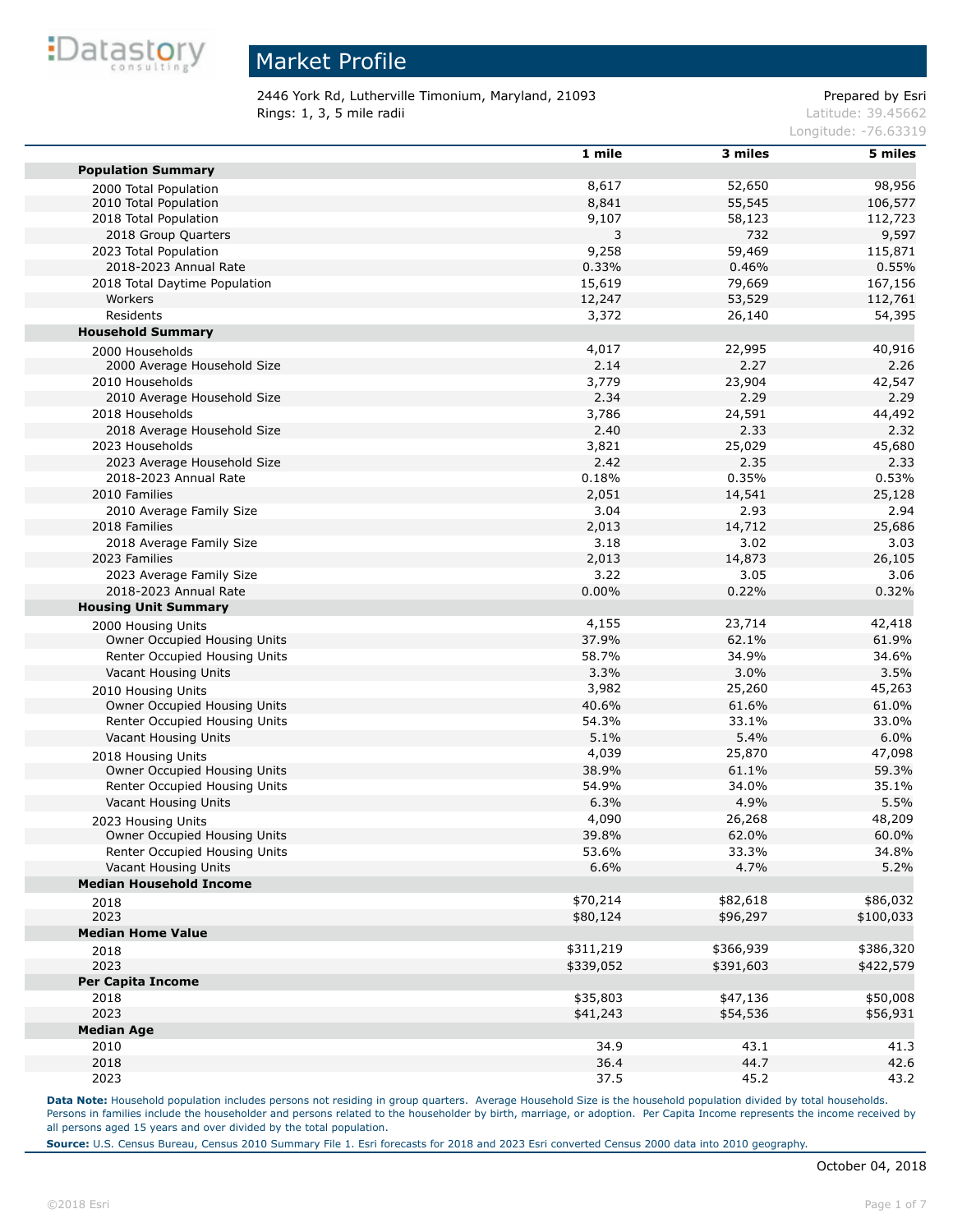

2446 York Rd, Lutherville Timonium, Maryland, 21093 Prepared by Esri **Rings: 1, 3, 5 mile radii Latitude: 39.45662** 

Longitude: -76.63319

|                                            | 1 mile    | 3 miles   | 5 miles   |
|--------------------------------------------|-----------|-----------|-----------|
| 2018 Households by Income                  |           |           |           |
| Household Income Base                      | 3,786     | 24,591    | 44,485    |
| $<$ \$15,000                               | 5.9%      | 5.5%      | 8.0%      |
| $$15,000 - $24,999$                        | 5.4%      | 6.2%      | 6.2%      |
| \$25,000 - \$34,999                        | 7.5%      | 7.5%      | 6.8%      |
| \$35,000 - \$49,999                        | 12.5%     | 10.0%     | 8.9%      |
| \$50,000 - \$74,999                        | 21.6%     | 16.0%     | 14.2%     |
| \$75,000 - \$99,999                        | 16.0%     | 13.1%     | 11.6%     |
| $$100,000 - $149,999$                      | 19.0%     | 19.8%     | 17.9%     |
| \$150,000 - \$199,999                      | 7.8%      | 10.1%     | 10.7%     |
| \$200,000+                                 | 4.2%      | 11.8%     | 15.7%     |
| Average Household Income                   | \$84,814  | \$110,370 | \$122,980 |
| 2023 Households by Income                  |           |           |           |
|                                            |           |           |           |
| Household Income Base                      | 3,821     | 25,029    | 45,673    |
| $<$ \$15,000                               | 5.3%      | 4.8%      | 7.3%      |
| $$15,000 - $24,999$                        | 4.6%      | 5.0%      | 5.2%      |
| \$25,000 - \$34,999                        | 6.0%      | 5.7%      | 5.4%      |
| \$35,000 - \$49,999                        | 10.3%     | 8.0%      | 7.2%      |
| \$50,000 - \$74,999                        | 19.3%     | 14.4%     | 12.8%     |
| \$75,000 - \$99,999                        | 16.9%     | 13.6%     | 12.1%     |
| $$100,000 - $149,999$                      | 23.0%     | 22.8%     | 20.2%     |
| \$150,000 - \$199,999                      | 9.1%      | 11.2%     | 11.7%     |
| \$200,000+                                 | 5.5%      | 14.4%     | 18.1%     |
| Average Household Income                   | \$98,289  | \$128,552 | \$140,840 |
| 2018 Owner Occupied Housing Units by Value |           |           |           |
| Total                                      | 1,570     | 15,795    | 27,931    |
| $<$ \$50,000                               | 1.1%      | 1.2%      | 0.9%      |
| \$50,000 - \$99,999                        | 0.6%      | 0.3%      | 0.6%      |
| $$100,000 - $149,999$                      | 1.8%      | 1.1%      | 1.3%      |
| \$150,000 - \$199,999                      | 12.4%     | 4.0%      | 4.4%      |
| \$200,000 - \$249,999                      | 13.8%     | 7.2%      | 7.1%      |
| \$250,000 - \$299,999                      | 16.6%     | 13.9%     | 11.6%     |
| \$300,000 - \$399,999                      | 32.9%     | 33.3%     | 27.8%     |
| \$400,000 - \$499,999                      | 13.1%     | 15.5%     | 14.7%     |
| \$500,000 - \$749,999                      | 7.5%      | 15.1%     | 16.8%     |
| \$750,000 - \$999,999                      | 0.3%      | 5.9%      | 8.5%      |
| \$1,000,000 - \$1,499,999                  | 0.0%      | 1.8%      | 4.4%      |
| \$1,500,000 - \$1,999,999                  | 0.0%      | 0.1%      | 0.6%      |
| $$2,000,000 +$                             | 0.0%      | 0.5%      | 1.1%      |
| Average Home Value                         | \$324,268 | \$432,079 | \$492,677 |
| 2023 Owner Occupied Housing Units by Value |           |           |           |
| Total                                      | 1,628     | 16,271    | 28,919    |
| $<$ \$50,000                               | 0.6%      | 0.6%      | 0.4%      |
| \$50,000 - \$99,999                        | 0.2%      | 0.1%      | 0.3%      |
| $$100,000 - $149,999$                      | 1.0%      | 0.6%      | 0.6%      |
| \$150,000 - \$199,999                      | 7.1%      | 2.2%      | 2.6%      |
| \$200,000 - \$249,999                      | 10.2%     | 4.8%      | 5.0%      |
| \$250,000 - \$299,999                      | 16.2%     | 11.5%     | 9.8%      |
| \$300,000 - \$399,999                      |           |           |           |
|                                            | 37.6%     | 33.0%     | 27.6%     |
| \$400,000 - \$499,999                      | 15.8%     | 17.5%     | 16.1%     |
| \$500,000 - \$749,999                      | 10.9%     | 18.5%     | 19.6%     |
| \$750,000 - \$999,999                      | 0.4%      | 8.3%      | 10.9%     |
| \$1,000,000 - \$1,499,999                  | 0.0%      | 2.3%      | 5.0%      |
| \$1,500,000 - \$1,999,999                  | 0.0%      | 0.2%      | 0.7%      |
| $$2,000,000 +$                             | 0.0%      | 0.6%      | 1.3%      |
| Average Home Value                         | \$355,851 | \$473,934 | \$534,822 |

Data Note: Income represents the preceding year, expressed in current dollars. Household income includes wage and salary earnings, interest dividends, net rents, pensions, SSI and welfare payments, child support, and alimony.

**Source:** U.S. Census Bureau, Census 2010 Summary File 1. Esri forecasts for 2018 and 2023 Esri converted Census 2000 data into 2010 geography.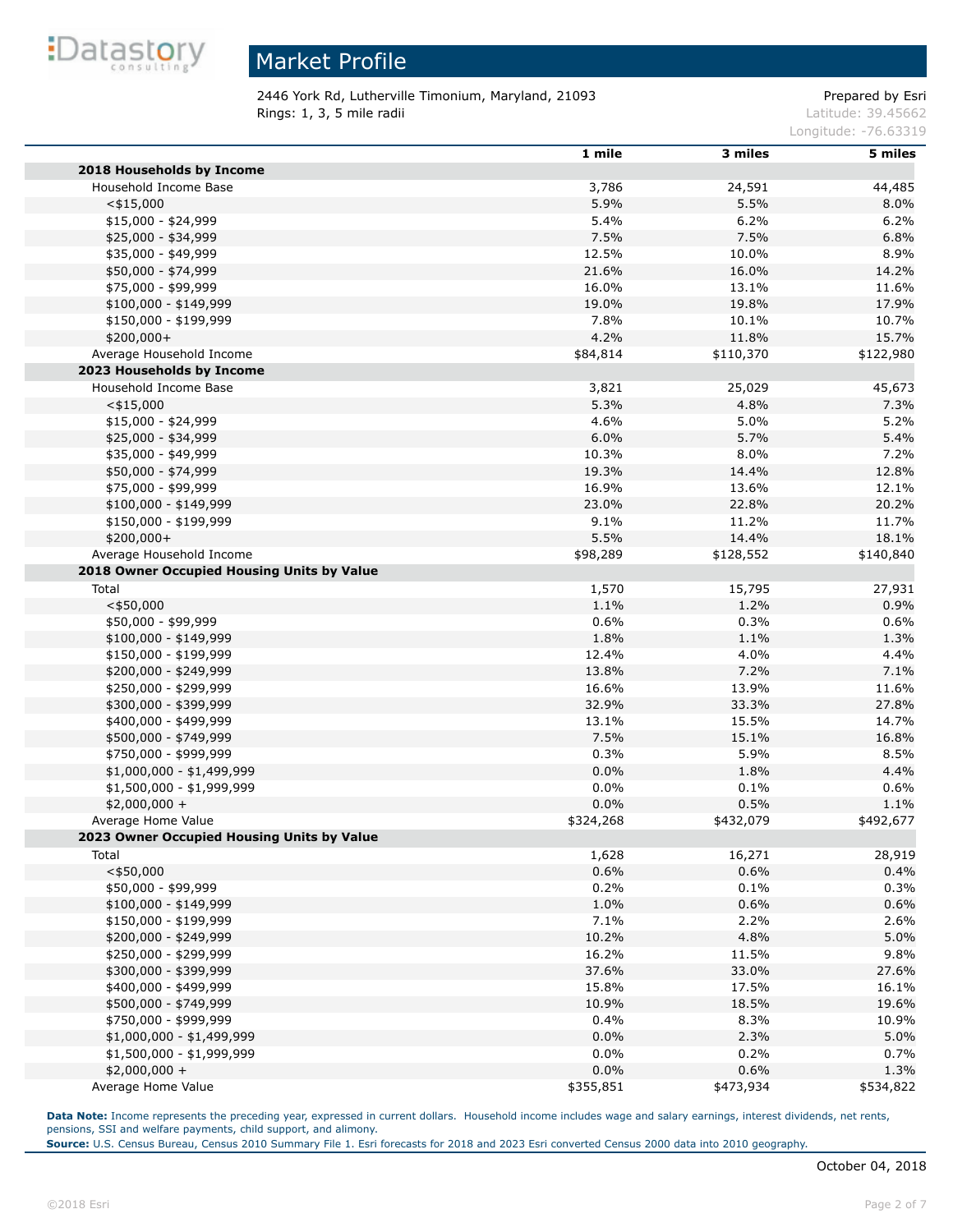

2446 York Rd, Lutherville Timonium, Maryland, 21093 Prepared by Esri **Rings: 1, 3, 5 mile radii Contract Contract Contract Contract Contract Contract Contract Contract Contract Contract Contract Contract Contract Contract Contract Contract Contract Contract Contract Contract Contract Cont** 

Longitude: -76.63319

|                               | 1 mile | 3 miles | 5 miles |
|-------------------------------|--------|---------|---------|
| <b>2010 Population by Age</b> |        |         |         |
| Total                         | 8,841  | 55,544  | 106,578 |
| $0 - 4$                       | 5.6%   | 5.0%    | 4.3%    |
| $5 - 9$                       | 5.3%   | 5.8%    | 5.2%    |
| $10 - 14$                     | 5.4%   | 6.1%    | 5.6%    |
| $15 - 24$                     | 14.9%  | 11.3%   | 17.9%   |
| $25 - 34$                     | 19.1%  | 11.9%   | 10.3%   |
| $35 - 44$                     | 13.6%  | 12.3%   | 11.1%   |
| $45 - 54$                     | 13.5%  | 15.1%   | 14.1%   |
| $55 - 64$                     | 10.9%  | 13.7%   | 12.7%   |
| $65 - 74$                     | 6.3%   | 8.5%    | 7.8%    |
| $75 - 84$                     | 4.2%   | 7.0%    | 6.9%    |
| $85 +$                        | 1.3%   | 3.2%    | 4.0%    |
| $18 +$                        | 80.3%  | 79.3%   | 81.2%   |
| 2018 Population by Age        |        |         |         |
| Total                         | 9,107  | 58,122  | 112,722 |
| $0 - 4$                       | 5.2%   | 4.5%    | 3.9%    |
| $5 - 9$                       | 4.8%   | 5.1%    | 4.6%    |
| $10 - 14$                     | 4.7%   | 5.7%    | 5.3%    |
| $15 - 24$                     | 12.9%  | 11.4%   | 17.6%   |
| $25 - 34$                     | 20.3%  | 12.3%   | 10.9%   |
| $35 - 44$                     | 14.1%  | 11.3%   | 10.1%   |
| $45 - 54$                     | 11.5%  | 13.0%   | 12.1%   |
| $55 - 64$                     | 11.9%  | 14.2%   | 13.4%   |
| $65 - 74$                     | 8.5%   | 11.5%   | 10.5%   |
| 75 - 84                       | 4.4%   | 6.9%    | 6.9%    |
| $85 +$                        | 1.8%   | 4.1%    | 4.6%    |
| $18 +$                        | 82.4%  | 81.2%   | 82.8%   |
| 2023 Population by Age        |        |         |         |
| Total                         | 9,258  | 59,470  | 115,872 |
| $0 - 4$                       | 5.3%   | 4.5%    | 4.0%    |
| $5 - 9$                       | 4.8%   | 4.9%    | 4.4%    |
| $10 - 14$                     | 4.5%   | 5.3%    | 4.8%    |
| $15 - 24$                     | 11.8%  | 10.9%   | 16.9%   |
| $25 - 34$                     | 19.3%  | 12.5%   | 11.2%   |
| $35 - 44$                     | 15.9%  | 11.8%   | 10.7%   |
| $45 - 54$                     | 10.9%  | 11.9%   | 11.1%   |
| $55 - 64$                     | 11.1%  | 13.5%   | 12.6%   |
| $65 - 74$                     | 9.3%   | 12.6%   | 11.7%   |
| 75 - 84                       | 5.2%   | 8.1%    | 8.0%    |
| $85 +$                        | 1.8%   | 4.2%    | 4.6%    |
| $18 +$                        | 82.6%  | 82.1%   | 83.7%   |
| 2010 Population by Sex        |        |         |         |
| Males                         | 4,263  | 26,227  | 49,797  |
| Females                       | 4,578  | 29,318  | 56,780  |
| 2018 Population by Sex        |        |         |         |
| Males                         | 4,402  | 27,527  | 52,869  |
| Females                       | 4,706  | 30,596  | 59,854  |
| 2023 Population by Sex        |        |         |         |
| Males                         | 4,504  | 28,214  | 54,438  |
| Females                       | 4,754  | 31,255  | 61,433  |
|                               |        |         |         |

**Source:** U.S. Census Bureau, Census 2010 Summary File 1. Esri forecasts for 2018 and 2023 Esri converted Census 2000 data into 2010 geography.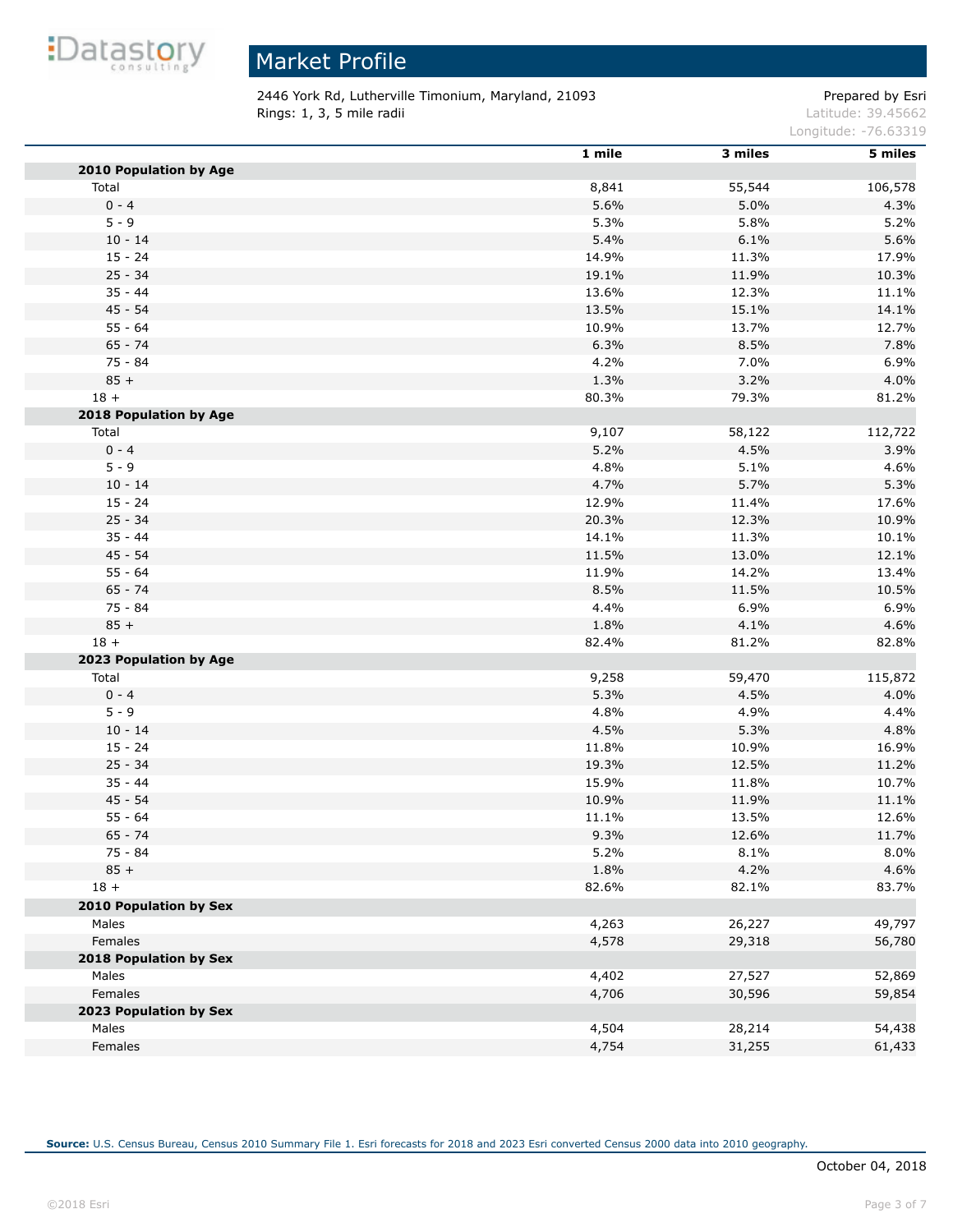

# Market Profile

2446 York Rd, Lutherville Timonium, Maryland, 21093 Prepared by Esri **Rings: 1, 3, 5 mile radii Latitude: 39.45662** 

Longitude: -76.63319

|                                                    | 1 mile | 3 miles | $5$ miles |
|----------------------------------------------------|--------|---------|-----------|
| 2010 Population by Race/Ethnicity                  |        |         |           |
| Total                                              | 8,840  | 55,544  | 106,578   |
| White Alone                                        | 66.4%  | 77.6%   | 80.8%     |
| <b>Black Alone</b>                                 | 10.7%  | 8.4%    | 8.1%      |
| American Indian Alone                              | 0.4%   | 0.2%    | 0.2%      |
| Asian Alone                                        | 15.6%  | 10.0%   | 7.6%      |
| Pacific Islander Alone                             | 0.0%   | 0.0%    | 0.0%      |
| Some Other Race Alone                              | 4.0%   | 1.8%    | 1.3%      |
| Two or More Races                                  | 2.9%   | 2.1%    | 2.0%      |
| Hispanic Origin                                    | 8.3%   | 4.6%    | 3.8%      |
| Diversity Index                                    | 59.6   | 43.5    | 38.3      |
| <b>2018 Population by Race/Ethnicity</b>           |        |         |           |
| Total                                              | 9,108  | 58,122  | 112,723   |
| White Alone                                        | 58.3%  | 71.5%   | 74.9%     |
| <b>Black Alone</b>                                 | 12.9%  | 10.0%   | 10.2%     |
| American Indian Alone                              | 0.4%   | 0.2%    | 0.2%      |
| Asian Alone                                        | 19.4%  | 13.2%   | 10.3%     |
| Pacific Islander Alone                             | 0.1%   | 0.1%    | 0.1%      |
| Some Other Race Alone                              | 5.4%   | 2.4%    | 1.8%      |
| Two or More Races                                  | 3.5%   | 2.6%    | 2.6%      |
| Hispanic Origin                                    | 11.3%  | 6.5%    | 5.5%      |
| Diversity Index                                    | 68.5   | 52.6    | 47.8      |
| 2023 Population by Race/Ethnicity                  |        |         |           |
| Total                                              | 9,258  | 59,469  | 115,871   |
| White Alone                                        | 52.5%  | 66.6%   | 70.2%     |
| <b>Black Alone</b>                                 | 14.3%  | 11.1%   | 11.6%     |
| American Indian Alone                              | 0.3%   | 0.2%    | 0.2%      |
| Asian Alone                                        | 22.2%  | 15.9%   | 12.5%     |
| Pacific Islander Alone                             | 0.1%   | 0.1%    | 0.1%      |
| Some Other Race Alone                              | 6.5%   | 2.9%    | 2.2%      |
| Two or More Races                                  | 4.0%   | 3.1%    | 3.1%      |
| Hispanic Origin                                    | 13.7%  | 8.1%    | 7.0%      |
| Diversity Index                                    | 73.6   | 59.0    | 54.6      |
| 2010 Population by Relationship and Household Type |        |         |           |
| Total                                              | 8,841  | 55,545  | 106,577   |
| In Households                                      | 100.0% | 98.8%   | 91.3%     |
| In Family Households                               | 72.9%  | 78.2%   | 70.5%     |
| Householder                                        | 23.5%  | 26.2%   | 23.5%     |
| Spouse                                             | 17.0%  | 20.7%   | 19.1%     |
| Child                                              | 25.8%  | 26.7%   | 24.1%     |
| Other relative                                     | 4.2%   | 3.0%    | 2.5%      |
| Nonrelative                                        | 2.4%   | 1.5%    | 1.3%      |
| In Nonfamily Households                            | 27.0%  | 20.6%   | 20.8%     |
| In Group Quarters                                  | 0.0%   | 1.2%    | 8.7%      |
| Institutionalized Population                       | 0.0%   | 1.1%    | 3.4%      |
| Noninstitutionalized Population                    | 0.0%   | 0.1%    | 5.3%      |
|                                                    |        |         |           |

Data Note: Persons of Hispanic Origin may be of any race. The Diversity Index measures the probability that two people from the same area will be from different race/ ethnic groups. **Source:** U.S. Census Bureau, Census 2010 Summary File 1. Esri forecasts for 2018 and 2023 Esri converted Census 2000 data into 2010 geography.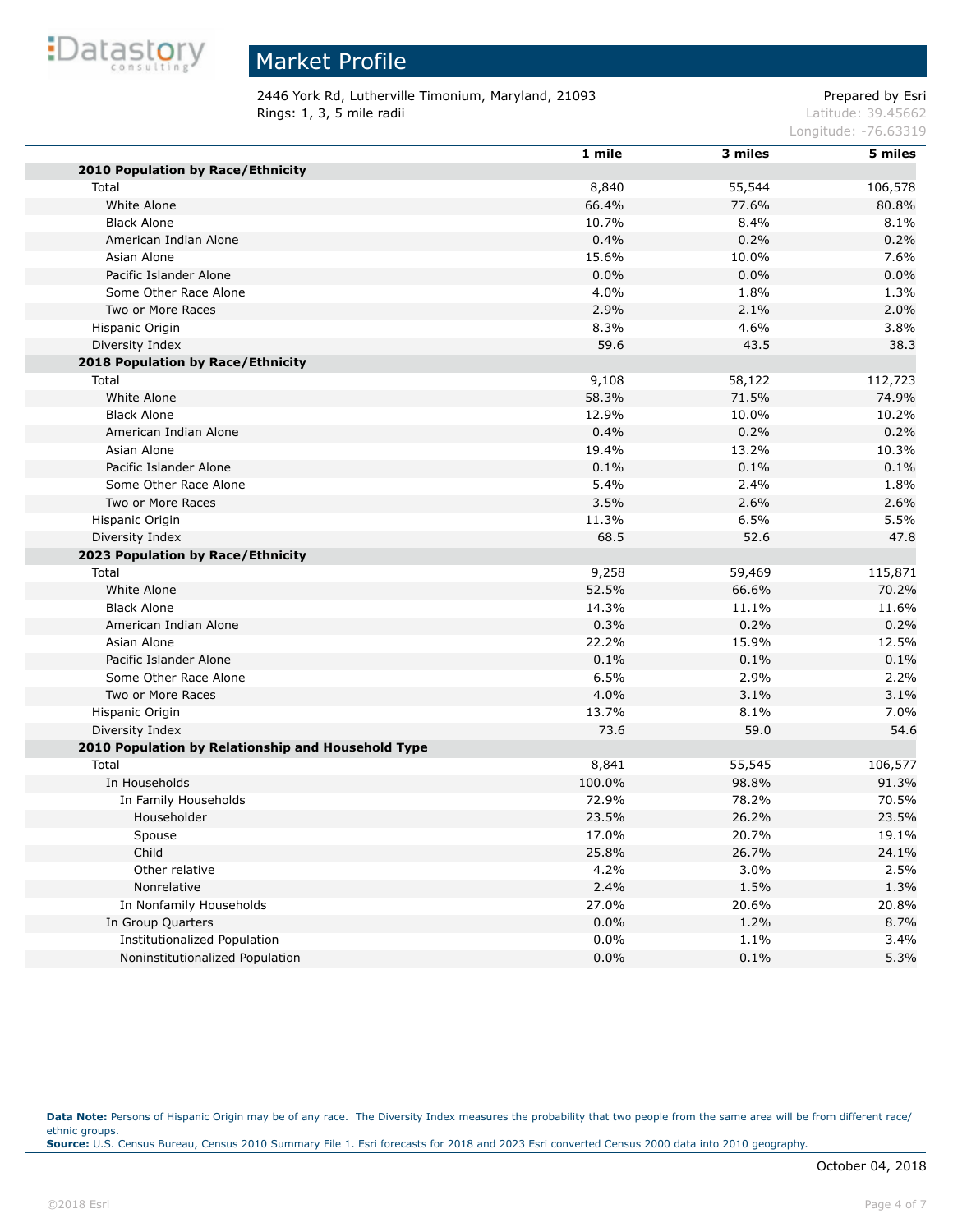

# Market Profile

2446 York Rd, Lutherville Timonium, Maryland, 21093 Prepared by Esri **Rings: 1, 3, 5 mile radii Latitude: 39.45662** 

Longitude: -76.63319

|                                               | 1 mile | 3 miles | 5 miles |
|-----------------------------------------------|--------|---------|---------|
| 2018 Population 25+ by Educational Attainment |        |         |         |
| Total                                         | 6,591  | 42,598  | 77,241  |
| Less than 9th Grade                           | 1.5%   | 1.9%    | 1.7%    |
| 9th - 12th Grade, No Diploma                  | 2.3%   | 2.3%    | 2.4%    |
| High School Graduate                          | 21.4%  | 15.1%   | 14.3%   |
| GED/Alternative Credential                    | 2.2%   | 1.5%    | 1.6%    |
| Some College, No Degree                       | 17.1%  | 15.4%   | 13.8%   |
| Associate Degree                              | 4.6%   | 6.4%    | 5.9%    |
| Bachelor's Degree                             | 29.8%  | 30.5%   | 30.6%   |
| Graduate/Professional Degree                  | 21.1%  | 26.9%   | 29.8%   |
| 2018 Population 15+ by Marital Status         |        |         |         |
| Total                                         | 7,764  | 49,201  | 97,105  |
| <b>Never Married</b>                          | 42.7%  | 30.6%   | 36.4%   |
| Married                                       | 44.2%  | 53.6%   | 48.6%   |
| Widowed                                       | 5.3%   | 7.0%    | 6.8%    |
| Divorced                                      | 7.9%   | 8.8%    | 8.3%    |
| 2018 Civilian Population 16+ in Labor Force   |        |         |         |
| Civilian Employed                             | 96.0%  | 96.9%   | 97.0%   |
| Civilian Unemployed (Unemployment Rate)       | 4.0%   | 3.1%    | 3.0%    |
| 2018 Employed Population 16+ by Industry      |        |         |         |
| Total                                         | 5,857  | 32,578  | 58,406  |
| Agriculture/Mining                            | 0.1%   | 0.6%    | 0.4%    |
| Construction                                  | 3.9%   | 4.0%    | 3.3%    |
| Manufacturing                                 | 5.6%   | 5.7%    | 5.0%    |
| <b>Wholesale Trade</b>                        | 1.0%   | 2.1%    | 1.9%    |
| Retail Trade                                  | 10.4%  | 9.2%    | 9.2%    |
| Transportation/Utilities                      | 2.7%   | 2.5%    | 2.9%    |
| Information                                   | 1.8%   | 1.5%    | 1.6%    |
| Finance/Insurance/Real Estate                 | 7.8%   | 9.7%    | 10.3%   |
| <b>Services</b>                               | 59.3%  | 59.1%   | 60.3%   |
| <b>Public Administration</b>                  | 7.5%   | 5.7%    | 5.1%    |
| 2018 Employed Population 16+ by Occupation    |        |         |         |
| Total                                         | 5,858  | 32,577  | 58,405  |
| <b>White Collar</b>                           | 74.4%  | 77.8%   | 78.9%   |
| Management/Business/Financial                 | 16.1%  | 19.9%   | 21.3%   |
| Professional                                  | 34.6%  | 36.4%   | 35.3%   |
| Sales                                         | 11.9%  | 11.8%   | 12.0%   |
| Administrative Support                        | 11.8%  | 9.6%    | 10.3%   |
| Services                                      | 14.7%  | 13.4%   | 13.2%   |
| <b>Blue Collar</b>                            | 10.9%  | 8.9%    | 7.8%    |
| Farming/Forestry/Fishing                      | 0.0%   | 0.3%    | 0.2%    |
| Construction/Extraction                       | 1.8%   | 2.0%    | 1.7%    |
| Installation/Maintenance/Repair               | 3.0%   | 1.8%    | 1.7%    |
| Production                                    | 3.9%   | 2.1%    | 1.8%    |
| Transportation/Material Moving                | 2.3%   | 2.7%    | 2.4%    |
| 2010 Population By Urban/ Rural Status        |        |         |         |
| <b>Total Population</b>                       | 8,841  | 55,545  | 106,577 |
| Population Inside Urbanized Area              | 100.0% | 98.3%   | 95.2%   |
| Population Inside Urbanized Cluster           | 0.0%   | 0.0%    | $0.0\%$ |
| Rural Population                              | 0.0%   | 1.7%    | 4.8%    |
|                                               |        |         |         |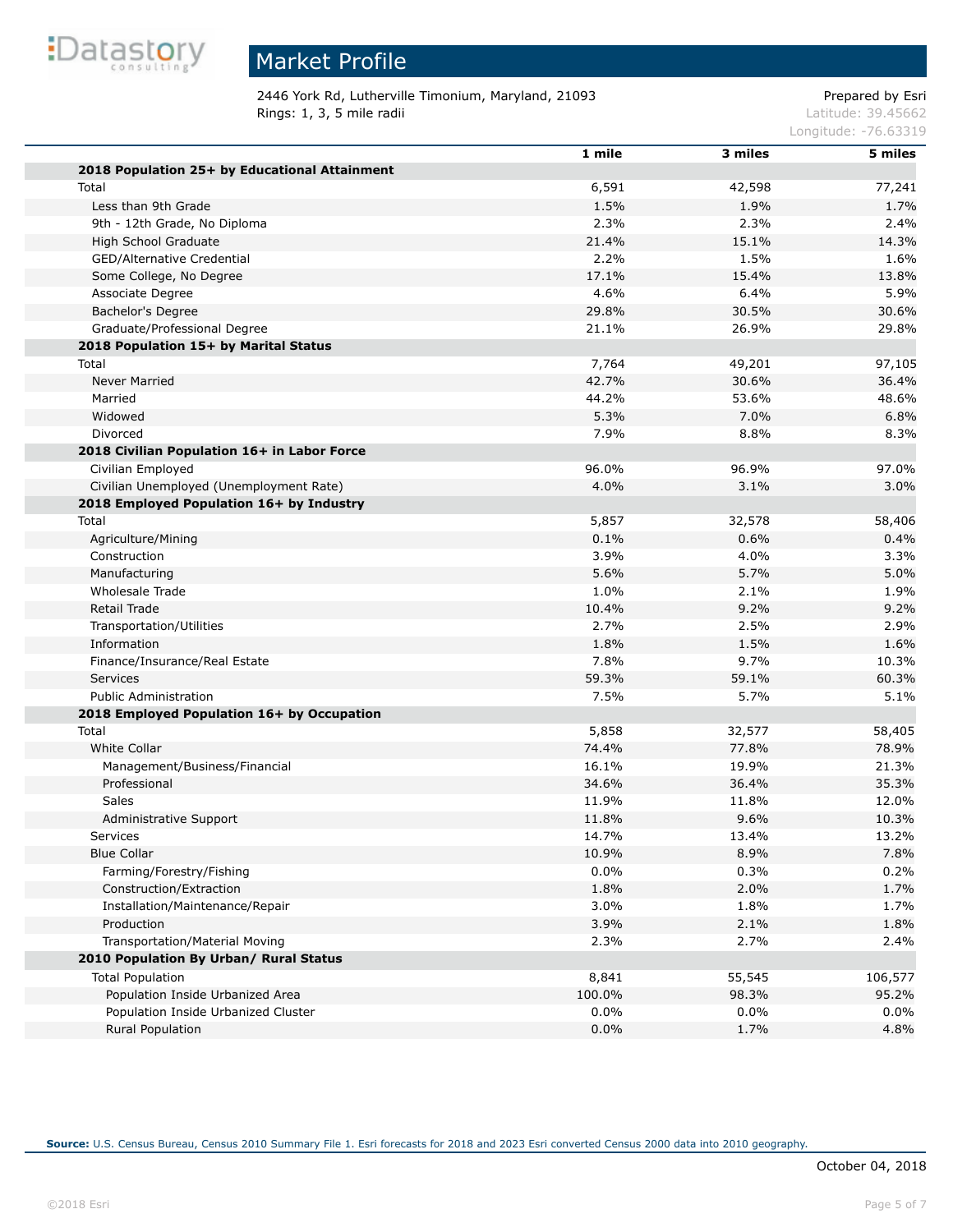

a.

#### Market Profile

2446 York Rd, Lutherville Timonium, Maryland, 21093 Prepared by Esri **Rings: 1, 3, 5 mile radii Latitude: 39.45662** 

Longitude: -76.63319

|                                               | 1 mile | 3 miles | 5 miles |
|-----------------------------------------------|--------|---------|---------|
| 2010 Households by Type                       |        |         |         |
| Total                                         | 3,779  | 23,904  | 42,547  |
| Households with 1 Person                      | 33.7%  | 32.3%   | 32.3%   |
| Households with 2+ People                     | 66.3%  | 67.7%   | 67.7%   |
| Family Households                             | 54.3%  | 60.8%   | 59.1%   |
| Husband-wife Families                         | 39.4%  | 48.2%   | 47.9%   |
| With Related Children                         | 18.2%  | 19.8%   | 20.0%   |
| Other Family (No Spouse Present)              | 14.9%  | 12.7%   | 11.2%   |
| Other Family with Male Householder            | 3.8%   | 3.2%    | 3.0%    |
| With Related Children                         | 1.9%   | 1.5%    | 1.4%    |
| Other Family with Female Householder          | 11.0%  | 9.4%    | 8.2%    |
| With Related Children                         | 6.3%   | 5.4%    | 4.5%    |
| Nonfamily Households                          | 12.1%  | 6.9%    | 8.6%    |
|                                               |        |         |         |
| All Households with Children                  | 26.9%  | 26.9%   | 26.0%   |
| Multigenerational Households                  | 2.6%   | 2.1%    | 1.9%    |
| Unmarried Partner Households                  | 7.0%   | 5.2%    | 4.7%    |
| Male-female                                   | 6.4%   | 4.5%    | 4.0%    |
| Same-sex                                      | 0.7%   | 0.7%    | 0.7%    |
| 2010 Households by Size                       |        |         |         |
| Total                                         | 3,780  | 23,903  | 42,547  |
| 1 Person Household                            | 33.7%  | 32.3%   | 32.3%   |
| 2 Person Household                            | 30.7%  | 34.1%   | 34.3%   |
| 3 Person Household                            | 16.9%  | 14.9%   | 14.7%   |
| 4 Person Household                            | 12.1%  | 12.3%   | 12.2%   |
| 5 Person Household                            | 4.3%   | 4.6%    | 4.5%    |
| 6 Person Household                            | 1.6%   | 1.4%    | 1.4%    |
| 7 + Person Household                          | 0.7%   | 0.5%    | 0.5%    |
| 2010 Households by Tenure and Mortgage Status |        |         |         |
| Total                                         | 3,779  | 23,904  | 42,547  |
| Owner Occupied                                | 42.8%  | 65.0%   | 64.9%   |
| Owned with a Mortgage/Loan                    | 30.4%  | 44.1%   | 44.2%   |
| Owned Free and Clear                          | 12.4%  | 21.0%   | 20.8%   |
| Renter Occupied                               | 57.2%  | 35.0%   | 35.1%   |
| 2010 Housing Units By Urban/ Rural Status     |        |         |         |
| <b>Total Housing Units</b>                    | 3,982  | 25,260  | 45,263  |
| Housing Units Inside Urbanized Area           | 100.0% | 98.8%   | 96.0%   |
| Housing Units Inside Urbanized Cluster        | 0.0%   | 0.0%    | 0.0%    |
| <b>Rural Housing Units</b>                    | 0.0%   | 1.2%    | 4.0%    |
|                                               |        |         |         |

Data Note: Households with children include any households with people under age 18, related or not. Multigenerational households are families with 3 or more parentchild relationships. Unmarried partner households are usually classified as nonfamily households unless there is another member of the household related to the householder. Multigenerational and unmarried partner households are reported only to the tract level. Esri estimated block group data, which is used to estimate polygons or non-standard geography.

**Source:** U.S. Census Bureau, Census 2010 Summary File 1. Esri forecasts for 2018 and 2023 Esri converted Census 2000 data into 2010 geography.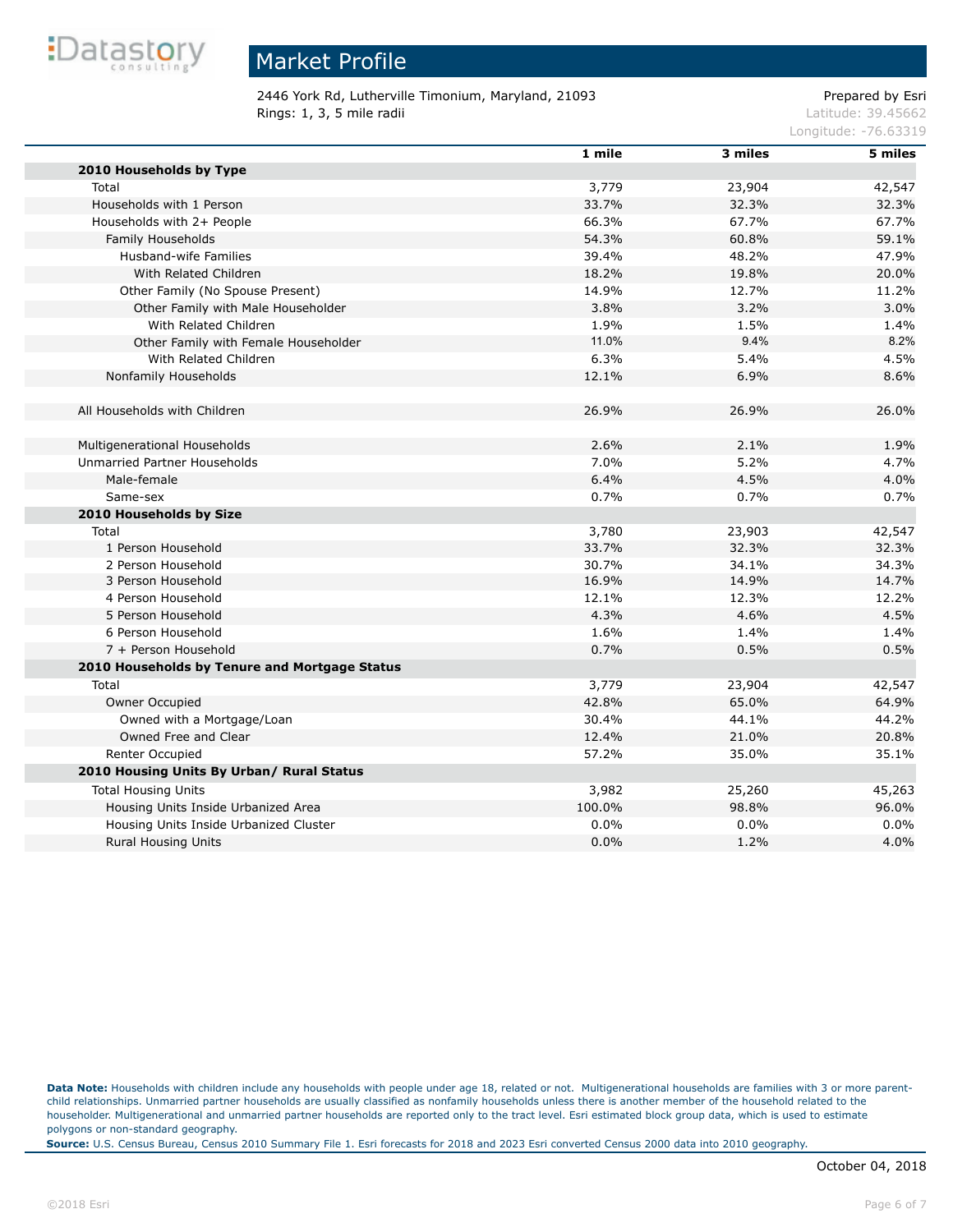

2446 York Rd, Lutherville Timonium, Maryland, 21093 Prepared by Esri **Rings: 1, 3, 5 mile radii Latitude: 39.45662** 

Longitude: -76.63319

|                                                             | 1 mile                                                        | 3 miles            | 5 miles           |
|-------------------------------------------------------------|---------------------------------------------------------------|--------------------|-------------------|
| <b>Top 3 Tapestry Segments</b>                              |                                                               |                    |                   |
|                                                             | In Style (5B)<br>1.                                           | Exurbanites (1E)   | Top Tier (1A)     |
|                                                             | <b>2.</b> Enterprising Professionals Young and Restless (11B) |                    | Exurbanites (1E)  |
|                                                             | 3. Bright Young Professionals                                 | Pleasantville (2B) | Golden Years (9B) |
| <b>2018 Consumer Spending</b>                               |                                                               |                    |                   |
| Apparel & Services: Total \$                                | \$8,425,307                                                   | \$69,511,147       | \$140,069,733     |
| Average Spent                                               | \$2,225.38                                                    | \$2,826.69         | \$3,148.20        |
| Spending Potential Index                                    | 102                                                           | 130                | 145               |
| Education: Total \$                                         | \$5,638,145                                                   | \$49,828,814       | \$103,407,349     |
| Average Spent                                               | \$1,489.21                                                    | \$2,026.30         | \$2,324.18        |
| Spending Potential Index                                    | 103                                                           | 140                | 161               |
| Entertainment/Recreation: Total \$                          | \$12,210,280                                                  | \$102,412,713      | \$205,889,293     |
| Average Spent                                               | \$3,225.11                                                    | \$4,164.64         | \$4,627.56        |
| Spending Potential Index                                    | 100                                                           | 129                | 144               |
| Food at Home: Total \$                                      | \$18,890,749                                                  | \$156,214,424      | \$312,476,665     |
| Average Spent                                               | \$4,989.63                                                    | \$6,352.50         | \$7,023.21        |
| Spending Potential Index                                    | 99                                                            | 127                | 140               |
| Food Away from Home: Total \$                               | \$13,699,396                                                  | \$112,547,895      | \$225,888,363     |
| Average Spent                                               | \$3,618.44                                                    | \$4,576.79         | \$5,077.06        |
| Spending Potential Index                                    | 103                                                           | 130                | 145               |
| Health Care: Total \$                                       | \$21,120,591                                                  | \$178,963,062      | \$357,760,058     |
| Average Spent                                               | \$5,578.60                                                    | \$7,277.58         | \$8,041.00        |
| Spending Potential Index                                    | 97                                                            | 127                | 140               |
| HH Furnishings & Equipment: Total \$                        | \$8,056,228                                                   | \$67,118,364       | \$134,639,369     |
| Average Spent                                               | \$2,127.90                                                    | \$2,729.39         | \$3,026.15        |
| Spending Potential Index                                    | 102                                                           | 131                | 145               |
| Personal Care Products & Services: Total \$                 | \$3,236,332                                                   | \$26,941,649       | \$53,904,256      |
| Average Spent                                               | \$854.82                                                      | \$1,095.59         | \$1,211.55        |
| Spending Potential Index                                    | 103                                                           | 132                | 146               |
| Shelter: Total \$                                           | \$64,789,928                                                  | \$547,897,659      | \$1,106,566,223   |
| Average Spent                                               | \$17,113.03                                                   | \$22,280.41        | \$24,871.13       |
| Spending Potential Index                                    | 102                                                           | 133                | 148               |
| Support Payments/Cash Contributions/Gifts in Kind: Total \$ | \$9,327,912                                                   | \$82,567,639       | \$167,767,710     |
| Average Spent                                               | \$2,463.79                                                    | \$3,357.64         | \$3,770.74        |
| Spending Potential Index                                    | 99                                                            | 135                | 152               |
| Travel: Total \$                                            | \$8,415,555                                                   | \$72,386,620       | \$146,081,648     |
| Average Spent                                               | \$2,222.81                                                    | \$2,943.62         | \$3,283.32        |
| Spending Potential Index                                    | 103                                                           | 137                | 152               |
| Vehicle Maintenance & Repairs: Total \$                     | \$4,067,101                                                   | \$33,906,303       | \$67,794,985      |
| Average Spent                                               | \$1,074.25                                                    | \$1,378.81         | \$1,523.76        |
| Spending Potential Index                                    | 100                                                           | 128                | 142               |

**Data Note:** Consumer spending shows the amount spent on a variety of goods and services by households that reside in the area. Expenditures are shown by broad budget categories that are not mutually exclusive. Consumer spending does not equal business revenue. Total and Average Amount Spent Per Household represent annual figures. The Spending Potential Index represents the amount spent in the area relative to a national average of 100. **Source:** Consumer Spending data are derived from the 2015 and 2016 Consumer Expenditure Surveys, Bureau of Labor Statistics. Esri. **Source:** U.S. Census Bureau, Census 2010 Summary File 1. Esri forecasts for 2018 and 2023 Esri converted Census 2000 data into 2010 geography.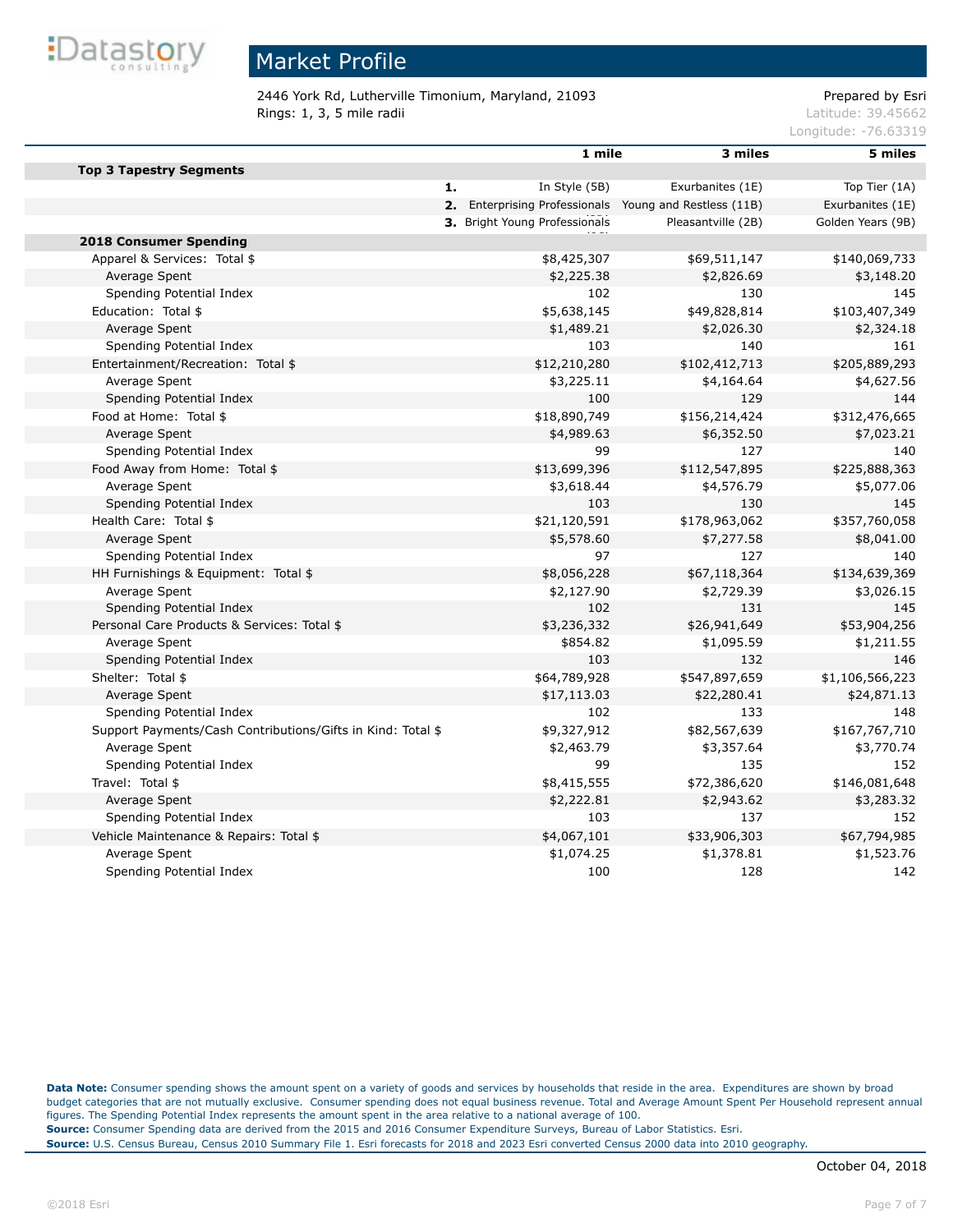

2446 York Rd, Lutherville Timonium, Maryland, 21093<br>Ring: 1 mile radius Ring: 1 mile radius

Latitude: 39.45662 Longitude: -76.63319

| <b>Top Tapestry Segments</b>                  | <b>Percent</b> | <b>Demographic Summary</b> | 2018                   | 2023                        |
|-----------------------------------------------|----------------|----------------------------|------------------------|-----------------------------|
| In Style (5B)                                 | 46.3%          | Population                 | 9,107                  | 9,258                       |
| Enterprising Professionals (2D)               | 25.5%          | Households                 | 3,786                  | 3,821                       |
| Bright Young Professionals (8C)               | 19.4%          | <b>Families</b>            | 2,013                  | 2,013                       |
| Exurbanites (1E)                              | 5.6%           | Median Age                 | 36.4                   | 37.5                        |
| Savvy Suburbanites (1D)                       | 1.7%           | Median Household Income    | \$70,214               | \$80,124                    |
|                                               |                | <b>Spending Potential</b>  | <b>Average Amount</b>  |                             |
|                                               |                | <b>Index</b>               | <b>Spent</b>           | <b>Total</b>                |
| <b>Apparel and Services</b>                   |                | 102                        | \$2,225.38             | \$8,425,307                 |
| Men's                                         |                | 101                        | \$417.41               | \$1,580,299                 |
| Women's                                       |                | 103                        | \$762.06               | \$2,885,164                 |
| Children's                                    |                | 102                        | \$330.26               | \$1,250,365                 |
| Footwear                                      |                | 101                        | \$477.59               | \$1,808,170                 |
| Watches & Jewelry                             |                | 105                        | \$150.90               | \$571,315                   |
| Apparel Products and Services (1)             |                | 105                        | \$87.16                | \$329,992                   |
| Computer                                      |                |                            |                        |                             |
| Computers and Hardware for Home Use           |                | 105                        | \$179.34               | \$678,966                   |
| Portable Memory                               |                | 106                        | \$5.76                 | \$21,790                    |
| Computer Software                             |                | 107                        | \$11.27                | \$42,677                    |
| <b>Computer Accessories</b>                   |                | 104                        | \$19.59                | \$74,158                    |
| <b>Entertainment &amp; Recreation</b>         |                | 100                        | \$3,225.11             | \$12,210,280                |
| Fees and Admissions                           |                | 105                        | \$715.02               | \$2,707,065                 |
| Membership Fees for Clubs (2)                 |                | 104                        | \$235.24               | \$890,620                   |
| Fees for Participant Sports, excl. Trips      |                | 105                        | \$119.11               | \$450,936                   |
| Tickets to Theatre/Operas/Concerts            |                | 104                        | \$69.02                | \$261,293                   |
| Tickets to Movies/Museums/Parks               |                | 105                        | \$84.11                | \$318,456                   |
| Admission to Sporting Events, excl. Trips     |                | 104                        | \$61.83                | \$234,102                   |
| Fees for Recreational Lessons                 |                | 105                        | \$144.90               | \$548,609                   |
| <b>Dating Services</b>                        |                | 121                        | \$0.81                 | \$3,048                     |
| TV/Video/Audio                                |                | 98                         | \$1,280.53             | \$4,848,099                 |
| Cable and Satellite Television Services       |                | 96                         | \$928.31               | \$3,514,585                 |
| <b>Televisions</b>                            |                | 103                        | \$121.59               | \$460,325                   |
| Satellite Dishes                              |                | 101                        | \$1.77                 | \$6,708                     |
| VCRs, Video Cameras, and DVD Players          |                | 105                        | \$5.78                 | \$21,885                    |
| Miscellaneous Video Equipment                 |                | 101                        | \$14.60                | \$55,265                    |
| Video Cassettes and DVDs                      |                | 103                        | \$12.82                | \$48,551                    |
| Video Game Hardware/Accessories               |                | 104                        | \$30.86                | \$116,832                   |
| Video Game Software                           |                | 105                        | \$15.77                | \$59,715                    |
| Streaming/Downloaded Video                    |                | 107                        | \$35.57                | \$134,658                   |
| Rental of Video Cassettes and DVDs            |                | 103                        | \$13.20                | \$49,993                    |
| <b>Installation of Televisions</b>            |                | 104                        | \$0.96                 | \$3,641                     |
| Audio (3)                                     |                | 103                        | \$95.89                | \$363,042                   |
| Rental and Repair of TV/Radio/Sound Equipment |                | 99                         | \$3.41                 | \$12,900                    |
| Pets                                          |                | 97                         | \$617.90               | \$2,339,360                 |
| Toys/Games/Crafts/Hobbies (4)                 |                | 102                        | \$117.99               | \$446,706                   |
| Recreational Vehicles and Fees (5)            |                | 96                         | \$105.39               | \$399,018                   |
| Sports/Recreation/Exercise Equipment (6)      |                | 106                        | \$189.16               | \$716,158                   |
| Photo Equipment and Supplies (7)              |                | 105                        | \$56.14                | \$212,543                   |
| Reading (8)                                   |                | 101                        | \$113.31               | \$428,990                   |
| Catered Affairs (9)                           |                | 110                        | \$29.67                | \$112,341                   |
| Food                                          |                | 101                        | \$8,608.07             | \$32,590,145                |
| Food at Home                                  |                | 99                         | \$4,989.63             | \$18,890,749                |
| Bakery and Cereal Products                    |                | 99                         | \$654.12               | \$2,476,509                 |
| Meats, Poultry, Fish, and Eggs                |                | 99                         | \$1,111.55             | \$4,208,330                 |
| Dairy Products                                |                | 99                         | \$512.09               | \$1,938,765                 |
| Fruits and Vegetables                         |                | 100                        | \$984.21               | \$3,726,210                 |
| Snacks and Other Food at Home (10)            |                | 100                        | \$1,727.66             | \$6,540,936                 |
| Food Away from Home<br>Alcoholic Beverages    |                | 103<br>105                 | \$3,618.44<br>\$589.49 | \$13,699,396<br>\$2,231,818 |
|                                               |                |                            |                        |                             |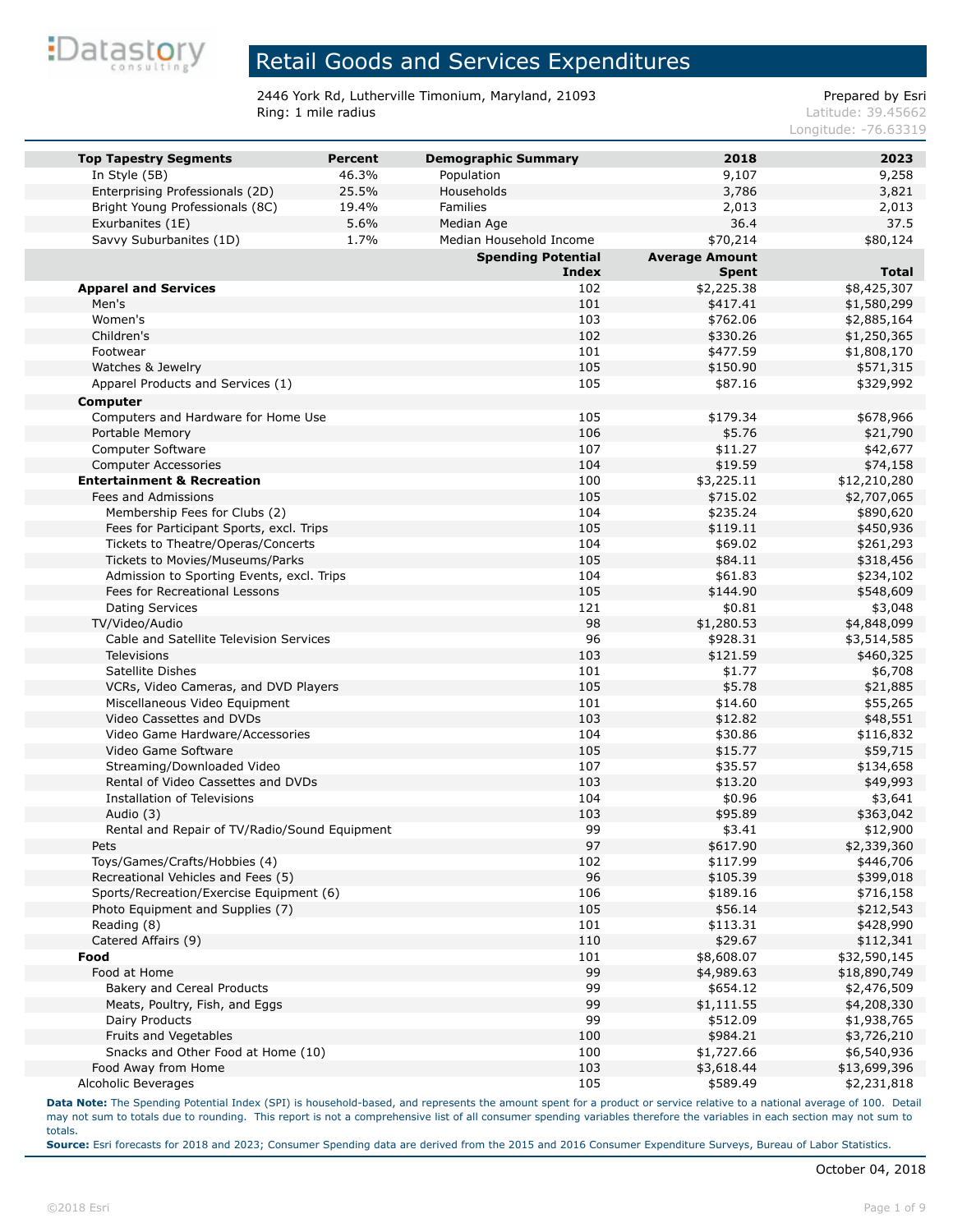

2446 York Rd, Lutherville Timonium, Maryland, 21093<br>Ring: 1 mile radius Ring: 1 mile radius

Latitude: 39.45662 Longitude: -76.63319

|                                            | <b>Spending Potential</b><br><b>Index</b> | <b>Average Amount</b><br><b>Spent</b> | Total        |
|--------------------------------------------|-------------------------------------------|---------------------------------------|--------------|
| <b>Financial</b>                           |                                           |                                       |              |
| Value of Stocks/Bonds/Mutual Funds         | 101                                       | \$5,103.36                            | \$19,321,339 |
| Value of Retirement Plans                  | 101                                       | \$23,272.47                           | \$88,109,572 |
| Value of Other Financial Assets            | 99                                        | \$1,405.15                            | \$5,319,882  |
| Vehicle Loan Amount excluding Interest     | 97                                        | \$2,722.16                            | \$10,306,081 |
| Value of Credit Card Debt                  | 101                                       | \$597.71                              | \$2,262,937  |
| <b>Health</b>                              |                                           |                                       |              |
| Nonprescription Drugs                      | 99                                        | \$131.33                              | \$497,213    |
| Prescription Drugs                         | 94                                        | \$340.58                              | \$1,289,425  |
| Eyeglasses and Contact Lenses              | 99                                        | \$92.20                               | \$349,066    |
| Home                                       |                                           |                                       |              |
| Mortgage Payment and Basics (11)           | 99                                        | \$8,588.27                            | \$32,515,208 |
| Maintenance and Remodeling Services        | 99                                        | \$2,022.62                            | \$7,657,648  |
| Maintenance and Remodeling Materials (12)  | 95                                        | \$464.64                              | \$1,759,115  |
| Utilities, Fuel, and Public Services       | 97                                        | \$4,803.75                            | \$18,187,015 |
| <b>Household Furnishings and Equipment</b> |                                           |                                       |              |
| Household Textiles (13)                    | 102                                       | \$101.02                              | \$382,460    |
| Furniture                                  | 103                                       | \$630.99                              | \$2,388,925  |
| Rugs                                       | 99                                        | \$24.35                               | \$92,195     |
| Major Appliances (14)                      | 97                                        | \$338.06                              | \$1,279,908  |
| Housewares (15)                            | 101                                       | \$104.49                              | \$395,611    |
| Small Appliances                           | 101                                       | \$49.29                               | \$186,596    |
| Luggage                                    | 107                                       | \$14.68                               | \$55,577     |
| Telephones and Accessories                 | 104                                       | \$72.97                               | \$276,258    |
| <b>Household Operations</b>                |                                           |                                       |              |
| Child Care                                 | 106                                       | \$543.40                              | \$2,057,303  |
| Lawn and Garden (16)                       | 97                                        | \$417.44                              | \$1,580,424  |
| Moving/Storage/Freight Express             | 113                                       | \$73.23                               | \$277,263    |
| Housekeeping Supplies (17)                 | 99                                        | \$707.33                              | \$2,677,944  |
| <b>Insurance</b>                           |                                           |                                       |              |
| Owners and Renters Insurance               | 95                                        | \$539.66                              | \$2,043,153  |
| Vehicle Insurance                          | 99                                        | \$1,244.47                            | \$4,711,547  |
| Life/Other Insurance                       | 98                                        | \$409.53                              | \$1,550,477  |
| <b>Health Insurance</b>                    | 98                                        | \$3,683.51                            | \$13,945,781 |
| Personal Care Products (18)                | 102                                       | \$495.98                              | \$1,877,795  |
| School Books and Supplies (19)             | 103                                       | \$154.29                              | \$584,159    |
| <b>Smoking Products</b>                    | 92                                        | \$382.78                              | \$1,449,212  |
| <b>Transportation</b>                      |                                           |                                       |              |
| Payments on Vehicles excluding Leases      | 100                                       | \$2,378.39                            | \$9,004,574  |
| Gasoline and Motor Oil                     | 98                                        | \$2,357.87                            | \$8,926,907  |
| Vehicle Maintenance and Repairs            | 100                                       | \$1,074.25                            | \$4,067,101  |
| <b>Travel</b>                              |                                           |                                       |              |
| Airline Fares                              | 105                                       | \$553.75                              | \$2,096,494  |
| Lodging on Trips                           | 102                                       | \$585.68                              | \$2,217,391  |
| Auto/Truck Rental on Trips                 | 106                                       | \$29.24                               | \$110,685    |
| Food and Drink on Trips                    | 103                                       | \$532.43                              | \$2,015,764  |

**Data Note:** The Spending Potential Index (SPI) is household-based, and represents the amount spent for a product or service relative to a national average of 100. Detail may not sum to totals due to rounding. This report is not a comprehensive list of all consumer spending variables therefore the variables in each section may not sum to totals. **Source:** Esri forecasts for 2018 and 2023; Consumer Spending data are derived from the 2015 and 2016 Consumer Expenditure Surveys, Bureau of Labor Statistics.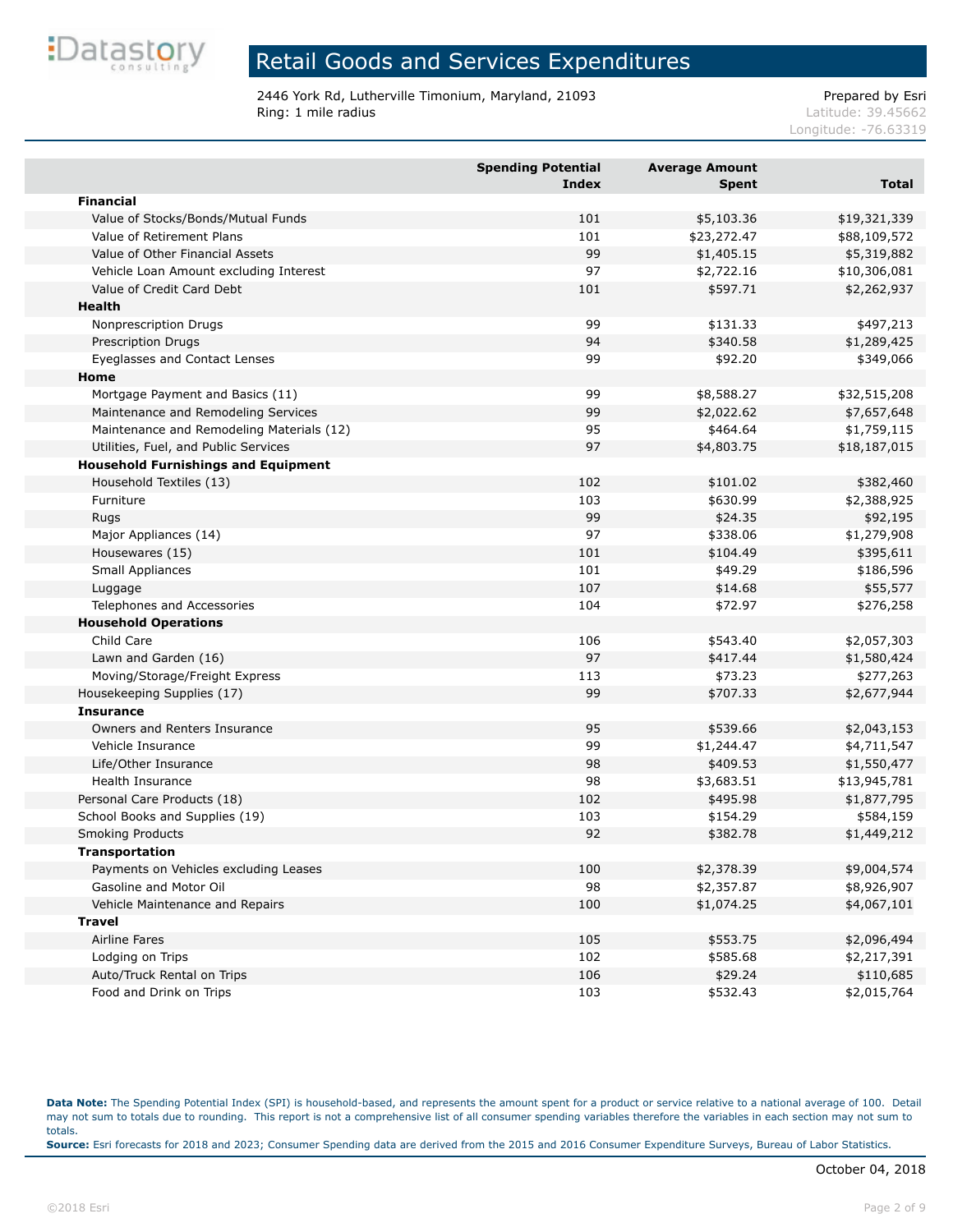

2446 York Rd, Lutherville Timonium, Maryland, 21093<br>Ring: 3 mile radius Prepared by Esri

Latitude: 39.45662 Longitude: -76.63319

| <b>Top Tapestry Segments</b>                  | <b>Percent</b> | <b>Demographic Summary</b> | 2018                  | 2023                   |
|-----------------------------------------------|----------------|----------------------------|-----------------------|------------------------|
| Exurbanites (1E)                              | 19.5%          | Population                 | 58,123                | 59,469                 |
| Young and Restless (11B)                      | 17.4%          | Households                 | 24,591                | 25,029                 |
| Pleasantville (2B)                            | 11.4%          | Families                   | 14,712                | 14,873                 |
| Golden Years (9B)                             | 10.8%          | Median Age                 | 44.7                  | 45.2                   |
| Savvy Suburbanites (1D)                       | 8.6%           | Median Household Income    | \$82,618              | \$96,297               |
|                                               |                | <b>Spending Potential</b>  | <b>Average Amount</b> |                        |
|                                               |                | <b>Index</b>               | <b>Spent</b>          | <b>Total</b>           |
| <b>Apparel and Services</b>                   |                | 130                        | \$2,826.69            | \$69,511,147           |
| Men's                                         |                | 129                        | \$535.37              | \$13,165,285           |
| Women's                                       |                | 133                        | \$988.78              | \$24,314,972           |
| Children's                                    |                | 122                        | \$392.55              | \$9,653,219            |
| Footwear                                      |                | 128                        | \$603.79              | \$14,847,780           |
| Watches & Jewelry                             |                | 135                        | \$194.03              | \$4,771,405            |
| Apparel Products and Services (1)             |                | 136                        | \$112.17              | \$2,758,486            |
| <b>Computer</b>                               |                |                            |                       |                        |
| Computers and Hardware for Home Use           |                | 134                        | \$228.70              | \$5,624,028            |
| Portable Memory                               |                | 132                        | \$7.16                | \$176,107              |
| Computer Software                             |                | 137                        | \$14.45               | \$355,263              |
| <b>Computer Accessories</b>                   |                | 132                        | \$24.88               | \$611,743              |
| <b>Entertainment &amp; Recreation</b>         |                | 129                        | \$4,164.64            | \$102,412,713          |
| Fees and Admissions                           |                | 138                        | \$946.21              | \$23,268,138           |
| Membership Fees for Clubs (2)                 |                | 142                        | \$320.92              | \$7,891,746            |
| Fees for Participant Sports, excl. Trips      |                | 136                        | \$153.36              | \$3,771,365            |
| Tickets to Theatre/Operas/Concerts            |                | 145                        | \$95.94               | \$2,359,298            |
| Tickets to Movies/Museums/Parks               |                | 134                        | \$107.01              | \$2,631,470            |
| Admission to Sporting Events, excl. Trips     |                | 135                        | \$79.98               | \$1,966,819            |
| Fees for Recreational Lessons                 |                | 136                        | \$188.07              | \$4,624,819            |
| Dating Services                               |                | 137                        | \$0.92                | \$22,620               |
| TV/Video/Audio                                |                | 126                        | \$1,641.23            | \$40,359,469           |
| Cable and Satellite Television Services       |                | 124<br>130                 | \$1,198.35            | \$29,468,690           |
| <b>Televisions</b><br>Satellite Dishes        |                | 128                        | \$153.91              | \$3,784,903            |
| VCRs, Video Cameras, and DVD Players          |                | 133                        | \$2.26                | \$55,597               |
| Miscellaneous Video Equipment                 |                | 129                        | \$7.35<br>\$18.65     | \$180,854              |
| Video Cassettes and DVDs                      |                | 127                        | \$15.74               | \$458,658<br>\$387,144 |
| Video Game Hardware/Accessories               |                | 127                        | \$37.80               | \$929,622              |
| Video Game Software                           |                | 127                        | \$18.98               | \$466,693              |
| Streaming/Downloaded Video                    |                | 131                        | \$43.57               | \$1,071,334            |
| Rental of Video Cassettes and DVDs            |                | 127                        | \$16.32               | \$401,235              |
| <b>Installation of Televisions</b>            |                | 149                        | \$1.37                | \$33,588               |
| Audio (3)                                     |                | 132                        | \$122.78              | \$3,019,311            |
| Rental and Repair of TV/Radio/Sound Equipment |                | 121                        | \$4.14                | \$101,840              |
| Pets                                          |                | 124                        | \$790.83              | \$19,447,249           |
| Toys/Games/Crafts/Hobbies (4)                 |                | 127                        | \$146.07              | \$3,591,930            |
| Recreational Vehicles and Fees (5)            |                | 128                        | \$139.91              | \$3,440,461            |
| Sports/Recreation/Exercise Equipment (6)      |                | 135                        | \$240.28              | \$5,908,630            |
| Photo Equipment and Supplies (7)              |                | 130                        | \$69.45               | \$1,707,731            |
| Reading (8)                                   |                | 136                        | \$152.69              | \$3,754,921            |
| Catered Affairs (9)                           |                | 141                        | \$37.99               | \$934,185              |
| Food                                          |                | 128                        | \$10,929.30           | \$268,762,319          |
| Food at Home                                  |                | 127                        | \$6,352.50            | \$156,214,424          |
| Bakery and Cereal Products                    |                | 127                        | \$835.44              | \$20,544,228           |
| Meats, Poultry, Fish, and Eggs                |                | 125                        | \$1,412.76            | \$34,741,165           |
| Dairy Products                                |                | 127                        | \$655.71              | \$16,124,668           |
| Fruits and Vegetables                         |                | 128                        | \$1,263.66            | \$31,074,671           |
| Snacks and Other Food at Home (10)            |                | 126                        | \$2,184.93            | \$53,729,692           |
| Food Away from Home                           |                | 130                        | \$4,576.79            | \$112,547,895          |
| Alcoholic Beverages                           |                | 137                        | \$766.17              | \$18,841,002           |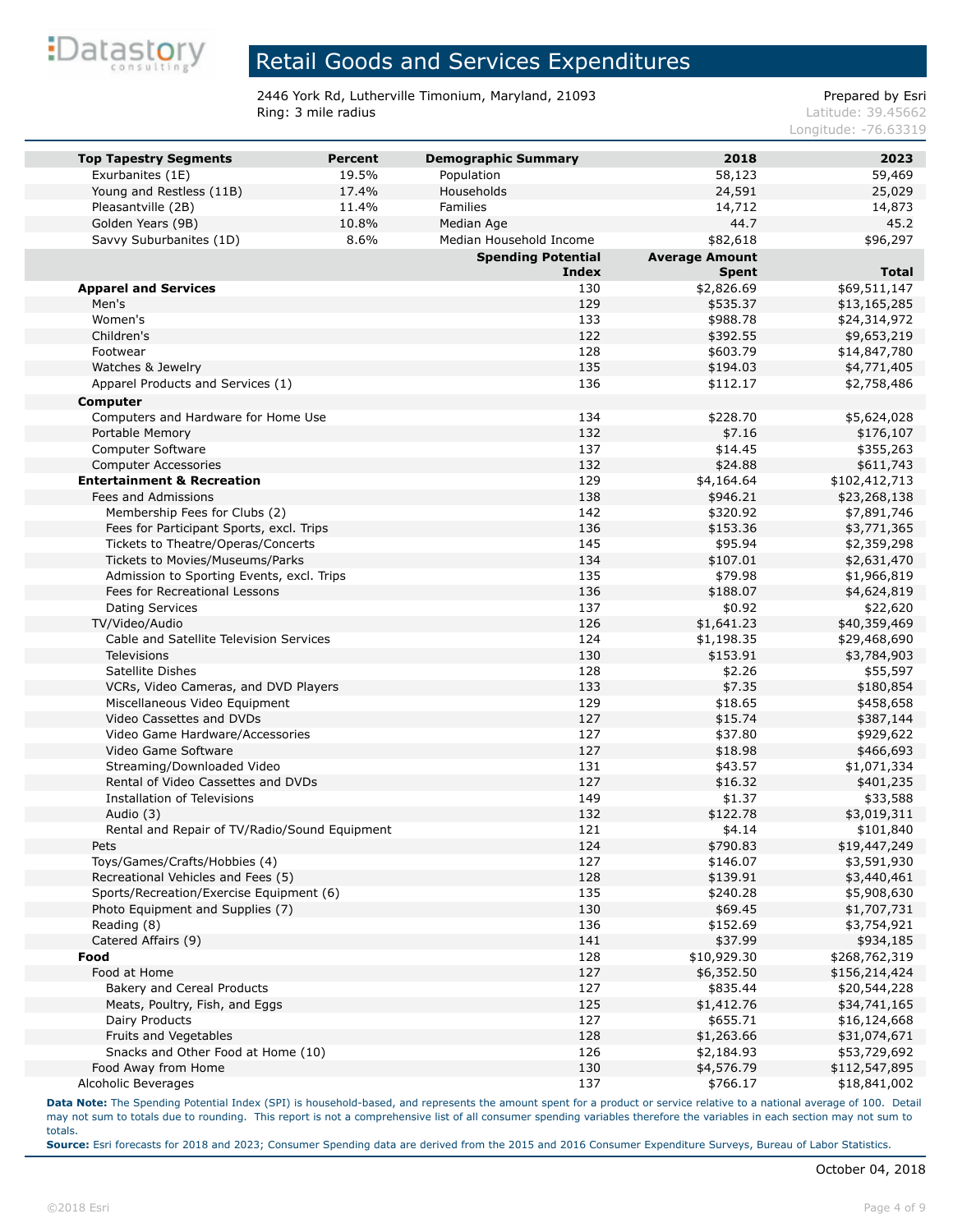

2446 York Rd, Lutherville Timonium, Maryland, 21093<br>Ring: 3 mile radius Prepared by Esri

Latitude: 39.45662

Longitude: -76.63319

|                                            | <b>Spending Potential</b><br><b>Index</b> | <b>Average Amount</b><br><b>Spent</b> | <b>Total</b>  |
|--------------------------------------------|-------------------------------------------|---------------------------------------|---------------|
| <b>Financial</b>                           |                                           |                                       |               |
| Value of Stocks/Bonds/Mutual Funds         | 147                                       | \$7,391.45                            | \$181,763,108 |
| Value of Retirement Plans                  | 138                                       | \$31,837.18                           | \$782,908,059 |
| Value of Other Financial Assets            | 139                                       | \$1,966.60                            | \$48,360,630  |
| Vehicle Loan Amount excluding Interest     | 119                                       | \$3,337.06                            | \$82,061,614  |
| Value of Credit Card Debt                  | 129                                       | \$761.77                              | \$18,732,657  |
| Health                                     |                                           |                                       |               |
| Nonprescription Drugs                      | 126                                       | \$168.56                              | \$4,145,123   |
| Prescription Drugs                         | 123                                       | \$442.83                              | \$10,889,641  |
| Eyeglasses and Contact Lenses              | 128                                       | \$119.27                              | \$2,933,080   |
| Home                                       |                                           |                                       |               |
| Mortgage Payment and Basics (11)           | 130                                       | \$11,248.87                           | \$276,620,971 |
| Maintenance and Remodeling Services        | 135                                       | \$2,754.16                            | \$67,727,539  |
| Maintenance and Remodeling Materials (12)  | 126                                       | \$617.69                              | \$15,189,627  |
| Utilities, Fuel, and Public Services       | 125                                       | \$6,200.36                            | \$152,473,145 |
| <b>Household Furnishings and Equipment</b> |                                           |                                       |               |
| Household Textiles (13)                    | 132                                       | \$130.45                              | \$3,207,854   |
| Furniture                                  | 132                                       | \$807.30                              | \$19,852,220  |
| Rugs                                       | 135                                       | \$33.21                               | \$816,577     |
| Major Appliances (14)                      | 124                                       | \$430.91                              | \$10,596,461  |
| Housewares (15)                            | 131                                       | \$135.57                              | \$3,333,863   |
| Small Appliances                           | 129                                       | \$63.32                               | \$1,557,105   |
| Luggage                                    | 137                                       | \$18.79                               | \$462,035     |
| Telephones and Accessories                 | 134                                       | \$93.99                               | \$2,311,398   |
| <b>Household Operations</b>                |                                           |                                       |               |
| Child Care                                 | 131                                       | \$674.11                              | \$16,576,937  |
| Lawn and Garden (16)                       | 128                                       | \$552.11                              | \$13,576,956  |
| Moving/Storage/Freight Express             | 140                                       | \$90.41                               | \$2,223,194   |
| Housekeeping Supplies (17)                 | 126                                       | \$905.76                              | \$22,273,430  |
| <b>Insurance</b>                           |                                           |                                       |               |
| Owners and Renters Insurance               | 125                                       | \$708.62                              | \$17,425,680  |
| Vehicle Insurance                          | 127                                       | \$1,600.20                            | \$39,350,541  |
| Life/Other Insurance                       | 132                                       | \$551.32                              | \$13,557,552  |
| Health Insurance                           | 127                                       | \$4,803.11                            | \$118,113,330 |
| Personal Care Products (18)                | 130                                       | \$629.39                              | \$15,477,437  |
| School Books and Supplies (19)             | 131                                       | \$196.28                              | \$4,826,640   |
| <b>Smoking Products</b>                    | 115                                       | \$475.69                              | \$11,697,718  |
| <b>Transportation</b>                      |                                           |                                       |               |
| Payments on Vehicles excluding Leases      | 122                                       | \$2,924.56                            | \$71,917,971  |
| Gasoline and Motor Oil                     | 124                                       | \$2,969.57                            | \$73,024,705  |
| Vehicle Maintenance and Repairs            | 128                                       | \$1,378.81                            | \$33,906,303  |
| <b>Travel</b>                              |                                           |                                       |               |
| Airline Fares                              | 140                                       | \$738.96                              | \$18,171,818  |
| Lodging on Trips                           | 136                                       | \$778.76                              | \$19,150,500  |
| Auto/Truck Rental on Trips                 | 137                                       | \$38.01                               | \$934,652     |
| Food and Drink on Trips                    | 135                                       | \$701.09                              | \$17,240,495  |

**Data Note:** The Spending Potential Index (SPI) is household-based, and represents the amount spent for a product or service relative to a national average of 100. Detail may not sum to totals due to rounding. This report is not a comprehensive list of all consumer spending variables therefore the variables in each section may not sum to totals. **Source:** Esri forecasts for 2018 and 2023; Consumer Spending data are derived from the 2015 and 2016 Consumer Expenditure Surveys, Bureau of Labor Statistics.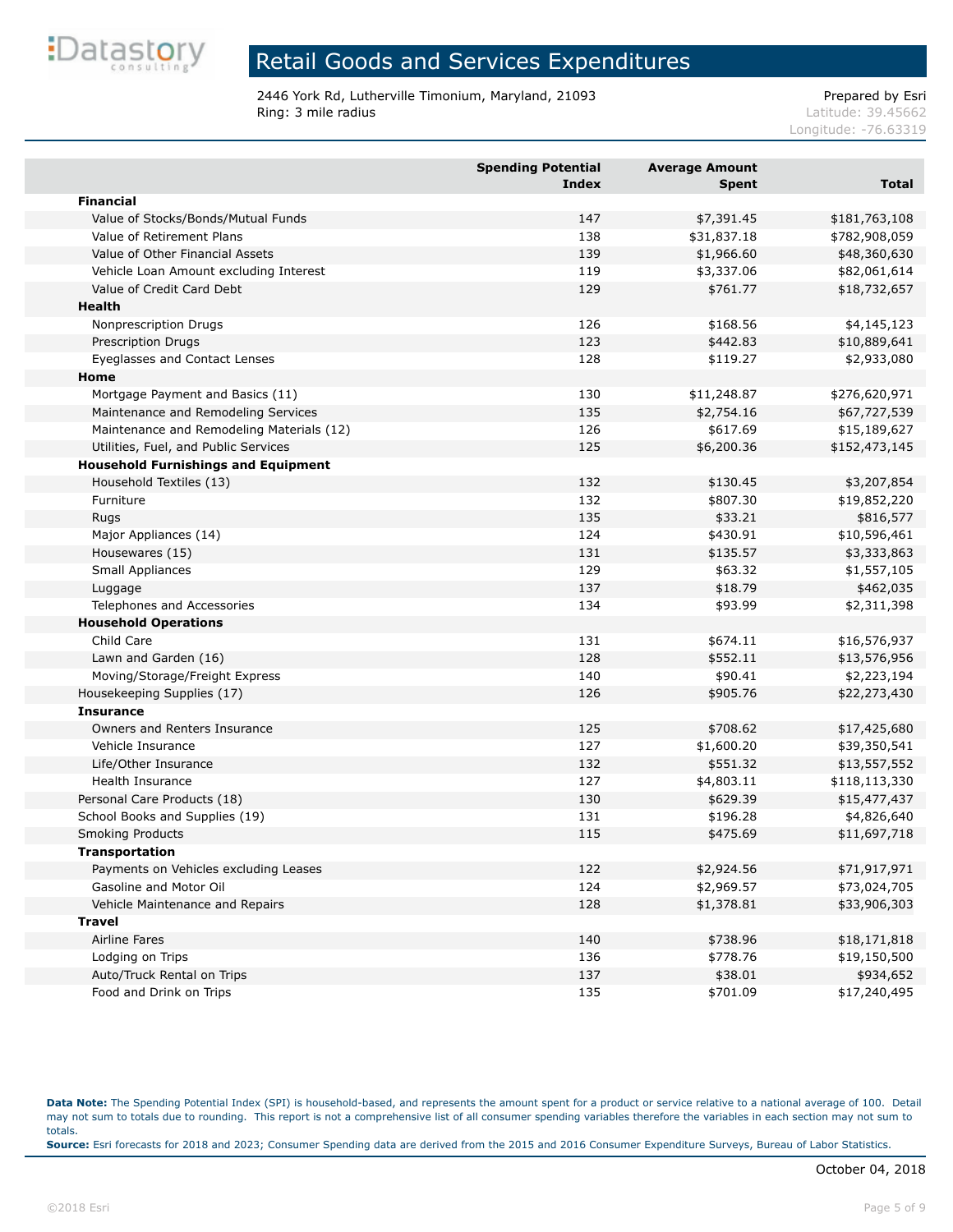

2446 York Rd, Lutherville Timonium, Maryland, 21093<br>Ring: 5 mile radius Prepared by Esri

Latitude: 39.45662 Longitude: -76.63319

| <b>Top Tapestry Segments</b>                                                 | <b>Percent</b> | <b>Demographic Summary</b> | 2018                  | 2023                    |
|------------------------------------------------------------------------------|----------------|----------------------------|-----------------------|-------------------------|
| Top Tier (1A)                                                                | 14.9%          | Population                 | 112,723               | 115,871                 |
| Exurbanites (1E)                                                             | 13.9%          | Households                 | 44,492                | 45,680                  |
| Golden Years (9B)                                                            | 10.4%          | Families                   | 25,686                | 26,105                  |
| Young and Restless (11B)                                                     | 9.6%           | Median Age                 | 42.6                  | 43.2                    |
| In Style (5B)                                                                | 8.5%           | Median Household Income    | \$86,032              | \$100,033               |
|                                                                              |                | <b>Spending Potential</b>  | <b>Average Amount</b> |                         |
|                                                                              |                | <b>Index</b>               | <b>Spent</b>          | <b>Total</b>            |
| <b>Apparel and Services</b>                                                  |                | 145                        | \$3,148.20            | \$140,069,733           |
| Men's                                                                        |                | 145                        | \$600.94              | \$26,737,021            |
| Women's                                                                      |                | 148                        | \$1,101.08            | \$48,989,285            |
| Children's                                                                   |                | 134                        | \$432.17              | \$19,228,266            |
| Footwear                                                                     |                | 142                        | \$669.40              | \$29,782,859            |
| Watches & Jewelry                                                            |                | 153                        | \$219.01              | \$9,744,147             |
| Apparel Products and Services (1)                                            |                | 152                        | \$125.60              | \$5,588,155             |
| <b>Computer</b>                                                              |                |                            |                       |                         |
| Computers and Hardware for Home Use                                          |                | 150                        | \$255.91              | \$11,386,076            |
| Portable Memory                                                              |                | 147                        | \$7.97                | \$354,439               |
| Computer Software                                                            |                | 154                        | \$16.27               | \$723,722               |
| <b>Computer Accessories</b>                                                  |                | 147                        | \$27.75               | \$1,234,572             |
| <b>Entertainment &amp; Recreation</b>                                        |                | 144                        | \$4,627.56            | \$205,889,293           |
| Fees and Admissions                                                          |                | 155                        | \$1,058.80            | \$47,108,251            |
| Membership Fees for Clubs (2)                                                |                | 159                        | \$359.34              | \$15,987,613            |
| Fees for Participant Sports, excl. Trips                                     |                | 150                        | \$169.90              | \$7,559,344             |
| Tickets to Theatre/Operas/Concerts                                           |                | 163<br>149                 | \$108.17              | \$4,812,835             |
| Tickets to Movies/Museums/Parks<br>Admission to Sporting Events, excl. Trips |                | 152                        | \$119.18<br>\$90.15   | \$5,302,439             |
| Fees for Recreational Lessons                                                |                | 153                        | \$211.02              | \$4,010,738             |
| Dating Services                                                              |                | 157                        | \$1.05                | \$9,388,757<br>\$46,525 |
| TV/Video/Audio                                                               |                | 139                        | \$1,819.13            | \$80,936,660            |
| Cable and Satellite Television Services                                      |                | 138                        | \$1,326.42            | \$59,015,045            |
| <b>Televisions</b>                                                           |                | 145                        | \$170.81              | \$7,599,783             |
| Satellite Dishes                                                             |                | 142                        | \$2.50                | \$111,280               |
| VCRs, Video Cameras, and DVD Players                                         |                | 147                        | \$8.13                | \$361,916               |
| Miscellaneous Video Equipment                                                |                | 143                        | \$20.67               | \$919,801               |
| Video Cassettes and DVDs                                                     |                | 141                        | \$17.53               | \$779,816               |
| Video Game Hardware/Accessories                                              |                | 142                        | \$42.20               | \$1,877,631             |
| Video Game Software                                                          |                | 143                        | \$21.47               | \$955,246               |
| Streaming/Downloaded Video                                                   |                | 146                        | \$48.43               | \$2,154,576             |
| Rental of Video Cassettes and DVDs                                           |                | 141                        | \$18.09               | \$804,668               |
| Installation of Televisions                                                  |                | 168                        | \$1.55                | \$68,850                |
| Audio (3)                                                                    |                | 147                        | \$136.73              | \$6,083,594             |
| Rental and Repair of TV/Radio/Sound Equipment                                |                | 134                        | \$4.60                | \$204,455               |
| Pets                                                                         |                | 137                        | \$875.00              | \$38,930,511            |
| Toys/Games/Crafts/Hobbies (4)                                                |                | 141                        | \$162.87              | \$7,246,229             |
| Recreational Vehicles and Fees (5)                                           |                | 142                        | \$155.48              | \$6,917,541             |
| Sports/Recreation/Exercise Equipment (6)                                     |                | 149                        | \$266.55              | \$11,859,135            |
| Photo Equipment and Supplies (7)                                             |                | 144                        | \$76.83               | \$3,418,235             |
| Reading (8)                                                                  |                | 151                        | \$170.41              | \$7,581,885             |
| Catered Affairs (9)                                                          |                | 158                        | \$42.50               | \$1,890,846             |
| Food                                                                         |                | 142                        | \$12,100.27           | \$538,365,029           |
| Food at Home                                                                 |                | 140                        | \$7,023.21            | \$312,476,665           |
| <b>Bakery and Cereal Products</b>                                            |                | 140                        | \$924.16              | \$41,117,684            |
| Meats, Poultry, Fish, and Eggs                                               |                | 138                        | \$1,562.10            | \$69,501,007            |
| Dairy Products                                                               |                | 140                        | \$725.53              | \$32,280,083            |
| Fruits and Vegetables                                                        |                | 142                        | \$1,396.89            | \$62,150,374            |
| Snacks and Other Food at Home (10)                                           |                | 140                        | \$2,414.54            | \$107,427,517           |
| Food Away from Home                                                          |                | 145                        | \$5,077.06            | \$225,888,363           |
| Alcoholic Beverages                                                          |                | 152                        | \$850.84              | \$37,855,592            |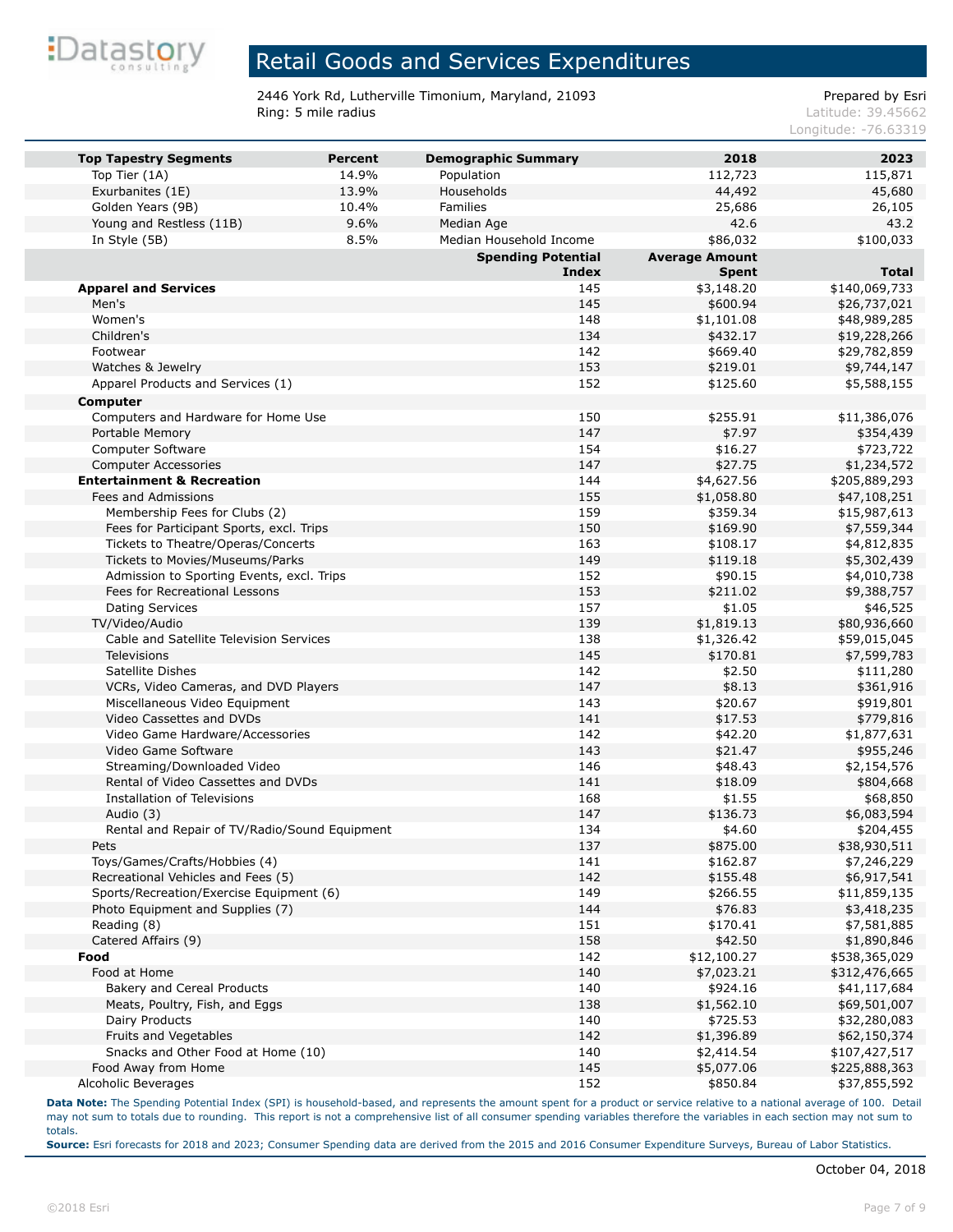

2446 York Rd, Lutherville Timonium, Maryland, 21093<br>Ring: 5 mile radius Prepared by Esri

Latitude: 39.45662

Longitude: -76.63319

|                                            | <b>Spending Potential</b><br><b>Index</b> | <b>Average Amount</b><br><b>Spent</b> | <b>Total</b>    |
|--------------------------------------------|-------------------------------------------|---------------------------------------|-----------------|
| <b>Financial</b>                           |                                           |                                       |                 |
| Value of Stocks/Bonds/Mutual Funds         | 164                                       | \$8,282.08                            | \$368,486,429   |
| Value of Retirement Plans                  | 153                                       | \$35,503.99                           | \$1,579,643,714 |
| Value of Other Financial Assets            | 155                                       | \$2,185.71                            | \$97,246,670    |
| Vehicle Loan Amount excluding Interest     | 131                                       | \$3,655.87                            | \$162,656,982   |
| Value of Credit Card Debt                  | 143                                       | \$841.55                              | \$37,442,088    |
| Health                                     |                                           |                                       |                 |
| Nonprescription Drugs                      | 139                                       | \$185.53                              | \$8,254,633     |
| <b>Prescription Drugs</b>                  | 136                                       | \$489.99                              | \$21,800,597    |
| Eyeglasses and Contact Lenses              | 143                                       | \$132.44                              | \$5,892,684     |
| Home                                       |                                           |                                       |                 |
| Mortgage Payment and Basics (11)           | 144                                       | \$12,422.96                           | \$552,722,446   |
| Maintenance and Remodeling Services        | 149                                       | \$3,050.05                            | \$135,702,674   |
| Maintenance and Remodeling Materials (12)  | 141                                       | \$689.27                              | \$30,667,076    |
| Utilities, Fuel, and Public Services       | 138                                       | \$6,856.05                            | \$305,039,175   |
| <b>Household Furnishings and Equipment</b> |                                           |                                       |                 |
| Household Textiles (13)                    | 147                                       | \$145.02                              | \$6,452,241     |
| Furniture                                  | 147                                       | \$896.37                              | \$39,881,405    |
| Rugs                                       | 153                                       | \$37.58                               | \$1,672,153     |
| Major Appliances (14)                      | 137                                       | \$476.03                              | \$21,179,427    |
| Housewares (15)                            | 145                                       | \$150.04                              | \$6,675,602     |
| Small Appliances                           | 144                                       | \$70.66                               | \$3,143,985     |
| Luggage                                    | 153                                       | \$20.98                               | \$933,587       |
| Telephones and Accessories                 | 149                                       | \$104.69                              | \$4,657,957     |
| <b>Household Operations</b>                |                                           |                                       |                 |
| Child Care                                 | 145                                       | \$747.82                              | \$33,271,984    |
| Lawn and Garden (16)                       | 142                                       | \$609.46                              | \$27,116,276    |
| Moving/Storage/Freight Express             | 154                                       | \$99.46                               | \$4,425,186     |
| Housekeeping Supplies (17)                 | 139                                       | \$997.94                              | \$44,400,299    |
| <b>Insurance</b>                           |                                           |                                       |                 |
| Owners and Renters Insurance               | 137                                       | \$780.02                              | \$34,704,721    |
| Vehicle Insurance                          | 140                                       | \$1,768.96                            | \$78,704,790    |
| Life/Other Insurance                       | 147                                       | \$612.31                              | \$27,242,816    |
| <b>Health Insurance</b>                    | 140                                       | \$5,304.15                            | \$235,992,427   |
| Personal Care Products (18)                | 143                                       | \$696.67                              | \$30,996,289    |
| School Books and Supplies (19)             | 147                                       | \$220.02                              | \$9,789,215     |
| <b>Smoking Products</b>                    | 128                                       | \$532.65                              | \$23,698,758    |
| <b>Transportation</b>                      |                                           |                                       |                 |
| Payments on Vehicles excluding Leases      | 134                                       | \$3,214.16                            | \$143,004,437   |
| Gasoline and Motor Oil                     | 137                                       | \$3,269.67                            | \$145,474,315   |
| Vehicle Maintenance and Repairs            | 142                                       | \$1,523.76                            | \$67,794,985    |
| <b>Travel</b>                              |                                           |                                       |                 |
| Airline Fares                              | 157                                       | \$828.51                              | \$36,862,093    |
| Lodging on Trips                           | 152                                       | \$867.57                              | \$38,600,108    |
| Auto/Truck Rental on Trips                 | 154                                       | \$42.59                               | \$1,895,124     |
| Food and Drink on Trips                    | 151                                       | \$779.98                              | \$34,702,795    |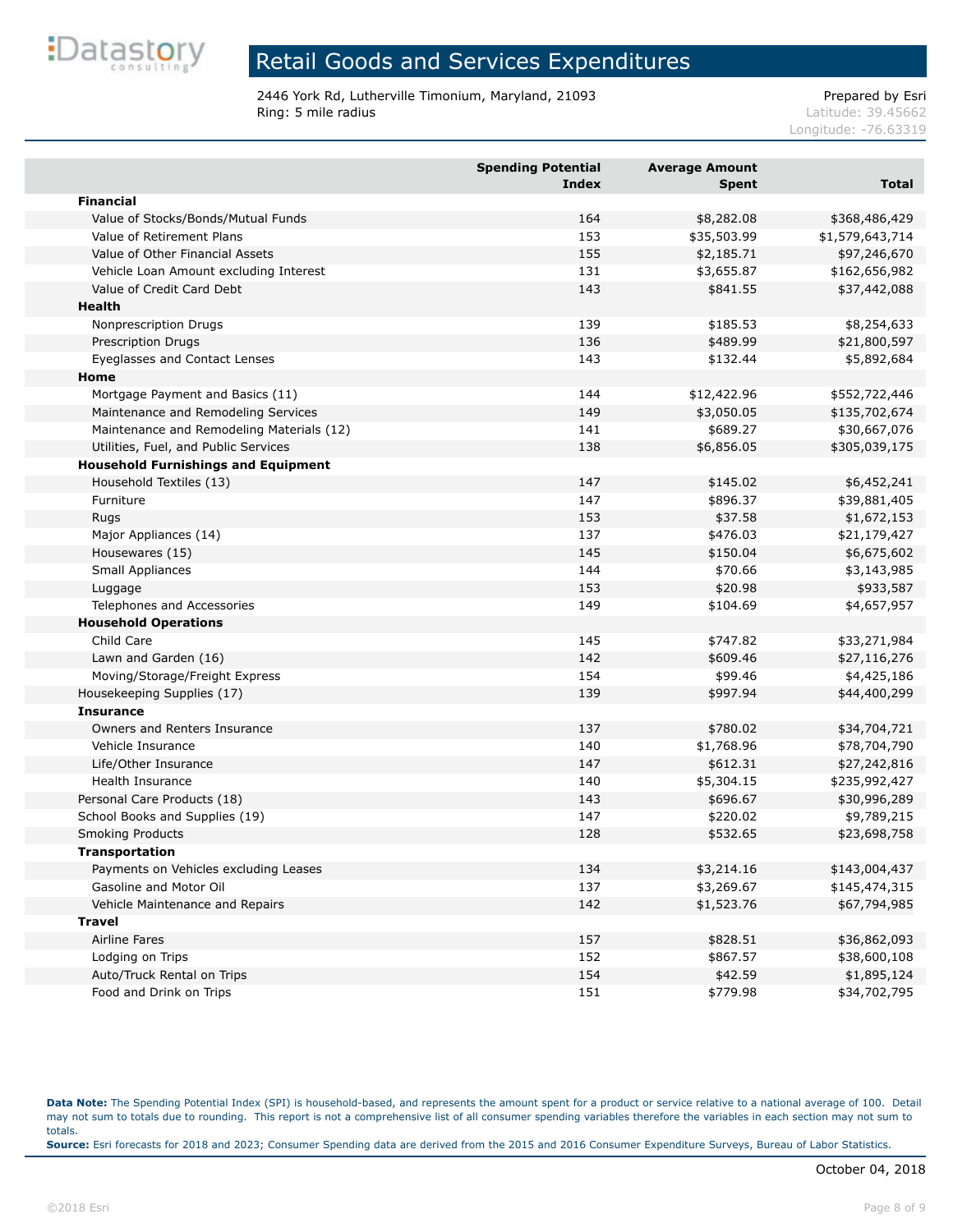

2446 York Rd, Lutherville Timonium, Maryland, 21093 Prepared by Esri **Ring: 5 mile radius Contract Contract Contract Contract Contract Contract Contract Contract Contract Contract Contract Contract Contract Contract Contract Contract Contract Contract Contract Contract Contract Contract C** 

**(1) Apparel Products and Services** includes shoe repair and other shoe services, apparel laundry and dry cleaning, alteration, repair and tailoring of apparel, clothing rental and storage, and watch and jewelry repair.

**(2) Membership Fees for Clubs** includes membership fees for social, recreational, and civic clubs.

**(3) Audio** includes satellite radio service, radios, stereos, sound components, equipment and accessories, digital audio players, records, CDs, audio tapes, streaming/ downloaded audio, musical instruments and accessories, and rental and repair of musical instruments.

**(4) Toys and Games** includes toys, games, arts and crafts, tricycles, playground equipment, arcade games, online entertainment and games, and stamp and coin collecting.

**(5) Recreational Vehicles & Fees** includes docking and landing fees for boats and planes, payments on boats, trailers, campers and RVs, rental of boats, trailers, campers and RVs, and camp fees.

**(6) Sports/Recreation/Exercise Equipment** includes exercise equipment and gear, game tables, bicycles, camping equipment, hunting and fishing equipment, winter sports equipment, water sports equipment, other sports equipment, and rental/repair of sports/recreation/exercise equipment.

**(7) Photo Equipment and Supplies** includes film, film processing, photographic equipment, rental and repair of photo equipment, and photographer fees.

**(8) Reading** includes digital book readers, books, magazine and newspaper subscriptions, and single copies of magazines and newspapers.

**(9) Catered Affairs** includes expenses associated with live entertainment and rental of party supplies.

**(10) Snacks and Other Food at Home** includes candy, chewing gum, sugar, artificial sweeteners, jam, jelly, preserves, margarine, fats and oils, salad dressing, nondairy cream and milk, peanut butter, frozen prepared food, potato chips and other snacks, nuts, salt, spices, seasonings, olives, pickles, relishes, sauces, gravy, other condiments, soup, prepared salad, prepared dessert, baby food, miscellaneous prepared food, and nonalcoholic beverages.

**(11) Mortgage Payment and Basics** includes mortgage interest, mortgage principal, property taxes, homeowners insurance, and ground rent on owned dwellings.

**(12) Maintenance and Remodeling Materials** includes supplies/tools/equipment for painting and wallpapering, plumbing supplies and equipment, electrical/heating/AC supplies, materials for roofing/gutters, materials for plaster/panel/siding, materials for patio/fence/brick work, landscaping materials, and insulation materials for owned homes.

**(13) Household Textiles** includes bathroom linens, bedroom linens, kitchen linens, dining room linens, other linens, curtains, draperies, slipcovers and decorative pillows.

**(14) Major Appliances** includes dishwashers, disposals, refrigerators, freezers, washers, dryers, stoves, ovens, microwaves, window air conditioners, electric floor cleaning equipment, sewing machines, and miscellaneous appliances.

**(15) Housewares** includes flatware, dishes, cups glasses, serving pieces, nonelectric cookware, and tableware.

**(16) Lawn and Garden** includes lawn and garden supplies, equipment and care service, indoor plants, fresh flowers, and repair/rental of lawn and garden equipment.

**(17) Housekeeping Supplies** includes soaps and laundry detergents, cleaning products, toilet tissue, paper towels, napkins, paper/plastic/foil products, stationery, giftwrap supplies, postage, and delivery services.

**(18) Personal Care Products** includes hair care products, nonelectric articles for hair, wigs, hairpieces, oral hygiene products, shaving needs, perfume, cosmetics, skincare, bath products, nail products, deodorant, feminine hygiene products, adult diapers, other miscellaneous care products and personal care appliances.

**(19) School Books and Supplies** includes school books and supplies for college, elementary school, high school, vocational/technical school, preschool and other schools.

**Data Note:** The Spending Potential Index (SPI) is household-based, and represents the amount spent for a product or service relative to a national average of 100. Detail may not sum to totals due to rounding. This report is not a comprehensive list of all consumer spending variables therefore the variables in each section may not sum to totals.

**Source:** Esri forecasts for 2018 and 2023; Consumer Spending data are derived from the 2015 and 2016 Consumer Expenditure Surveys, Bureau of Labor Statistics.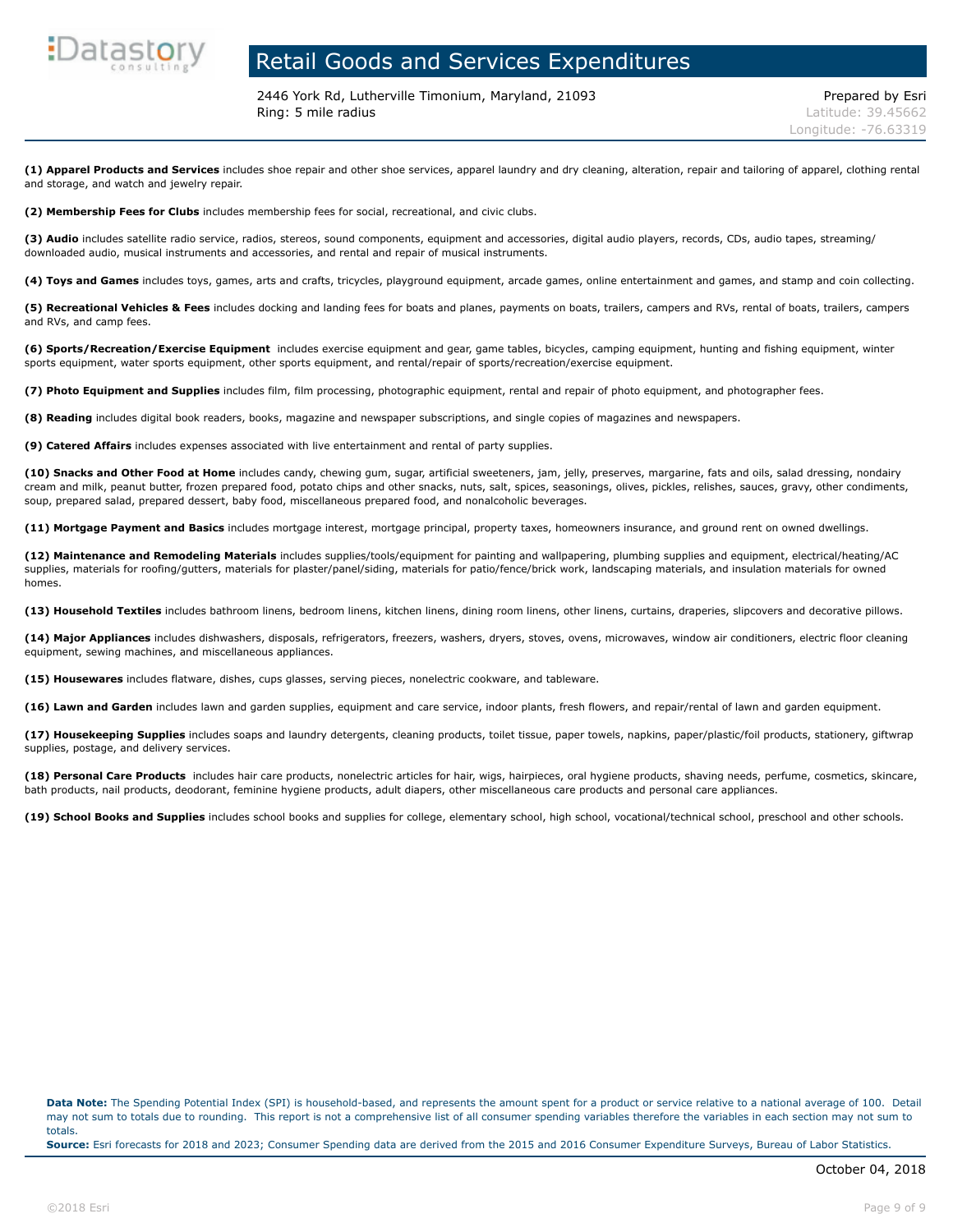

# Business Summary

#### 2446 York Rd, Lutherville Timonium, Maryland, 21093 Prepared by Esri **Rings: 1, 3, 5 mile radii** Latitude: 39.45662

Longitude: -76.63319

| Data for all businesses in area                           | 1 mile            |                |                  |                | 3 miles           |                |                  |                | 5 miles           |                |                  |                |  |
|-----------------------------------------------------------|-------------------|----------------|------------------|----------------|-------------------|----------------|------------------|----------------|-------------------|----------------|------------------|----------------|--|
| <b>Total Businesses:</b>                                  | 856               |                |                  | 3,364          |                   |                |                  | 6,656          |                   |                |                  |                |  |
| <b>Total Employees:</b>                                   | 12,986            |                |                  | 56,825         |                   |                |                  | 116,036        |                   |                |                  |                |  |
| Total Residential Population:                             | 9,107             |                |                  |                | 58,123            |                |                  |                | 112,723           |                |                  |                |  |
| Employee/Residential Population Ratio (per 100 Residents) |                   | 143            |                  |                | 98                |                |                  |                |                   | 103            |                  |                |  |
|                                                           | <b>Businesses</b> |                | <b>Employees</b> |                | <b>Businesses</b> |                | <b>Employees</b> |                | <b>Businesses</b> |                | <b>Employees</b> |                |  |
| by SIC Codes                                              | <b>Number</b>     | <b>Percent</b> | <b>Number</b>    | <b>Percent</b> | <b>Number</b>     | <b>Percent</b> | Number           | <b>Percent</b> | <b>Number</b>     | <b>Percent</b> | <b>Number</b>    | <b>Percent</b> |  |
| Agriculture & Mining                                      | 8                 | 0.9%           | 91               | 0.7%           | 38                | 1.1%           | 368              | 0.6%           | 68                | 1.0%           | 702              | 0.6%           |  |
| Construction                                              | 49                | 5.7%           | 693              | 5.3%           | 195               | 5.8%           | 2,960            | 5.2%           | 291               | 4.4%           | 4,884            | 4.2%           |  |
| Manufacturing                                             | 23                | 2.7%           | 2,446            | 18.8%          | 102               | 3.0%           | 10,893           | 19.2%          | 171               | 2.6%           | 14,929           | 12.9%          |  |
| Transportation                                            | 8                 | 0.9%           | 141              | 1.1%           | 40                | 1.2%           | 344              | 0.6%           | 83                | 1.2%           | 769              | 0.7%           |  |
| Communication                                             | $\overline{4}$    | 0.5%           | 82               | 0.6%           | 25                | 0.7%           | 442              | 0.8%           | 47                | 0.7%           | 671              | 0.6%           |  |
| Utility                                                   | $\overline{2}$    | 0.2%           | 15               | 0.1%           | 8                 | 0.2%           | 75               | 0.1%           | 11                | 0.2%           | 110              | 0.1%           |  |
| Wholesale Trade                                           | 27                | 3.2%           | 296              | 2.3%           | 103               | 3.1%           | 1,387            | 2.4%           | 162               | 2.4%           | 3,229            | 2.8%           |  |
| Retail Trade Summary                                      | 196               | 22.9%          | 3,239            | 24.9%          | 669               | 19.9%          | 11,619           | 20.4%          | 1,197             | 18.0%          | 20,724           | 17.9%          |  |
| Home Improvement                                          | 9                 | 1.1%           | 158              | 1.2%           | 38                | 1.1%           | 739              | 1.3%           | 47                | 0.7%           | 908              | 0.8%           |  |
| <b>General Merchandise Stores</b>                         | 8                 | 0.9%           | 286              | 2.2%           | 24                | 0.7%           | 782              | 1.4%           | 34                | 0.5%           | 1,630            | 1.4%           |  |
| Food Stores                                               | 14                | 1.6%           | 384              | 3.0%           | 60                | 1.8%           | 1,483            | 2.6%           | 97                | 1.5%           | 2,194            | 1.9%           |  |
| Auto Dealers, Gas Stations, Auto Aftermarket              | 17                | 2.0%           | 268              | 2.1%           | 55                | 1.6%           | 1,439            | 2.5%           | 83                | 1.2%           | 2,502            | 2.2%           |  |
| Apparel & Accessory Stores                                | 10                | 1.2%           | 89               | 0.7%           | 34                | 1.0%           | 332              | 0.6%           | 146               | 2.2%           | 1,877            | 1.6%           |  |
| Furniture & Home Furnishings                              | 29                | 3.4%           | 202              | 1.6%           | 85                | 2.5%           | 1,036            | 1.8%           | 112               | 1.7%           | 1,363            | 1.2%           |  |
| Eating & Drinking Places                                  | 53                | 6.2%           | 1,059            | 8.2%           | 178               | 5.3%           | 3,443            | 6.1%           | 334               | 5.0%           | 6,189            | 5.3%           |  |
| Miscellaneous Retail                                      | 54                | 6.3%           | 793              | 6.1%           | 194               | 5.8%           | 2,366            | 4.2%           | 343               | 5.2%           | 4,062            | 3.5%           |  |
| Finance, Insurance, Real Estate Summary                   | 154               | 18.0%          | 1,717            | 13.2%          | 555               | 16.5%          | 6,741            | 11.9%          | 1,023             | 15.4%          | 10,726           | 9.2%           |  |
| Banks, Savings & Lending Institutions                     | 32                | 3.7%           | 273              | 2.1%           | 90                | 2.7%           | 844              | 1.5%           | 164               | 2.5%           | 1,358            | 1.2%           |  |
| <b>Securities Brokers</b>                                 | 28                | 3.3%           | 306              | 2.4%           | 106               | 3.2%           | 1,181            | 2.1%           | 211               | 3.2%           | 1,918            | 1.7%           |  |
| <b>Insurance Carriers &amp; Agents</b>                    | 38                | 4.4%           | 530              | 4.1%           | 153               | 4.5%           | 2,380            | 4.2%           | 263               | 4.0%           | 3,700            | 3.2%           |  |
| Real Estate, Holding, Other Investment Offices            | 56                | 6.5%           | 608              | 4.7%           | 207               | 6.2%           | 2,337            | 4.1%           | 385               | 5.8%           | 3,751            | 3.2%           |  |
| Services Summary                                          | 334               | 39.0%          | 4,143            | 31.9%          | 1,411             | 41.9%          | 21,051           | 37.0%          | 3,066             | 46.1%          | 54,626           | 47.1%          |  |
| Hotels & Lodging                                          | $\overline{4}$    | 0.5%           | 218              | 1.7%           | 15                | 0.4%           | 888              | 1.6%           | 34                | 0.5%           | 1,489            | 1.3%           |  |
| <b>Automotive Services</b>                                | 23                | 2.7%           | 262              | 2.0%           | 92                | 2.7%           | 989              | 1.7%           | 150               | 2.3%           | 1,472            | 1.3%           |  |
| Motion Pictures & Amusements                              | 30                | 3.5%           | 403              | 3.1%           | 111               | 3.3%           | 1,517            | 2.7%           | 174               | 2.6%           | 2,160            | 1.9%           |  |
| <b>Health Services</b>                                    | 59                | 6.9%           | 562              | 4.3%           | 291               | 8.7%           | 4,868            | 8.6%           | 685               | 10.3%          | 20,082           | 17.3%          |  |
| Legal Services                                            | 20                | 2.3%           | 103              | 0.8%           | 73                | 2.2%           | 488              | 0.9%           | 365               | 5.5%           | 2,519            | 2.2%           |  |
| <b>Education Institutions &amp; Libraries</b>             | 14                | 1.6%           | 213              | 1.6%           | 66                | 2.0%           | 2,055            | 3.6%           | 148               | 2.2%           | 5,002            | 4.3%           |  |
| <b>Other Services</b>                                     | 185               | 21.6%          | 2,383            | 18.4%          | 763               | 22.7%          | 10,246           | 18.0%          | 1,510             | 22.7%          | 21,902           | 18.9%          |  |
| Government                                                | $\overline{4}$    | 0.5%           | 100              | 0.8%           | 20                | 0.6%           | 850              | 1.5%           | 130               | 2.0%           | 4,513            | 3.9%           |  |
| Unclassified Establishments                               | 46                | 5.4%           | 22               | 0.2%           | 198               | 5.9%           | 94               | 0.2%           | 407               | 6.1%           | 153              | 0.1%           |  |
| Totals                                                    | 856               | 100.0%         | 12,986           | 100.0%         | 3,364             | 100.0%         | 56,825           | 100.0%         | 6,656             | 100.0%         | 116,036          | 100.0%         |  |

**Source:** Copyright 2018 Infogroup, Inc. All rights reserved. Esri Total Residential Population forecasts for 2018.

Date Note: Data on the Business Summary report is calculated using [Esri's Data allocation method](http://doc.arcgis.com/en/esri-demographics/reference/data-allocation-method.htm) which uses census block groups to allocate business summary data to custom areas.